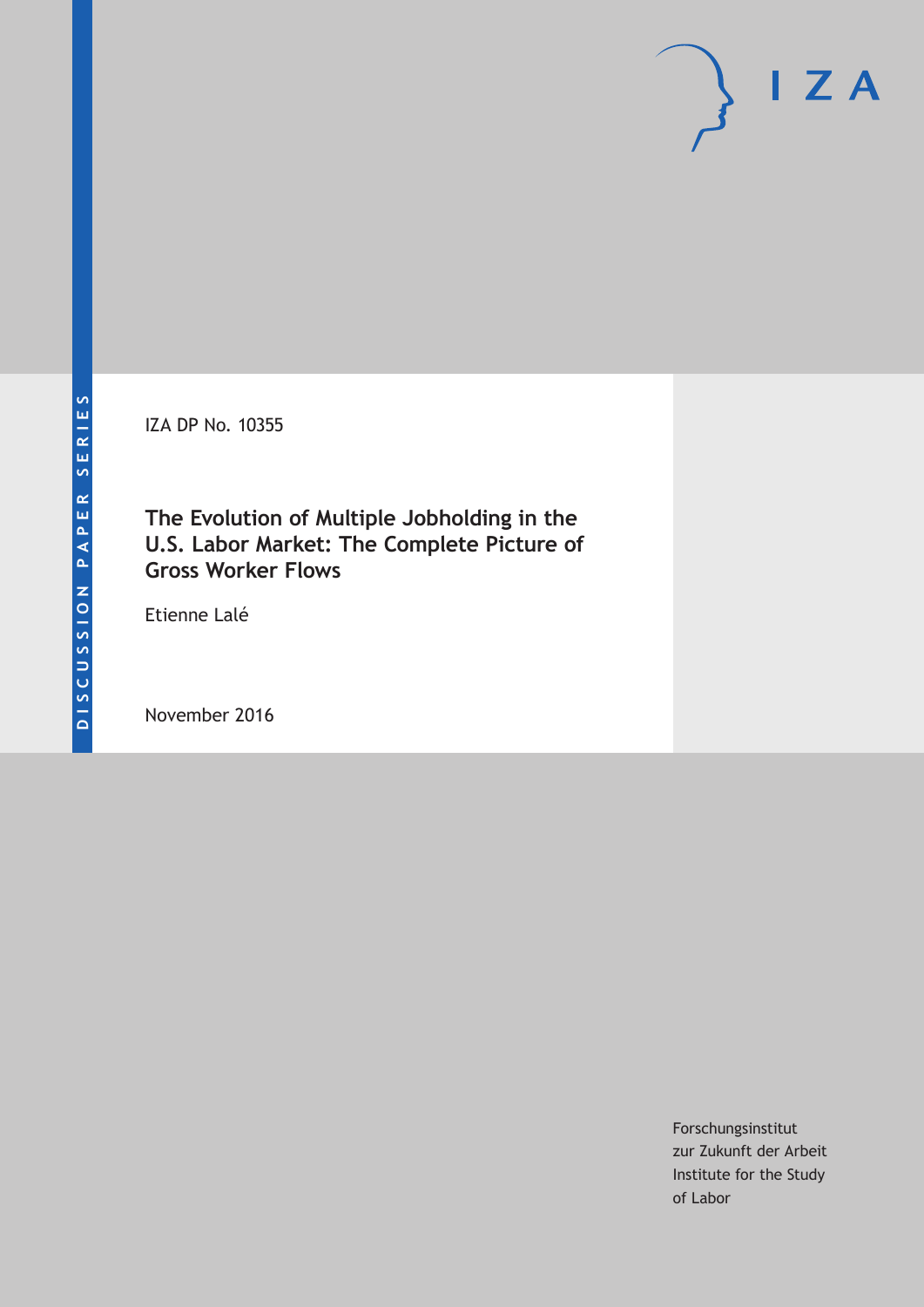# **The Evolution of Multiple Jobholding in the U.S. Labor Market: The Complete Picture of Gross Worker Flows**

**Etienne Lalé** 

*University of Bristol and IZA* 

### Discussion Paper No. 10355 November 2016

IZA

P.O. Box 7240 53072 Bonn **Germany** 

Phone: +49-228-3894-0 Fax: +49-228-3894-180 E-mail: iza@iza.org

Any opinions expressed here are those of the author(s) and not those of IZA. Research published in this series may include views on policy, but the institute itself takes no institutional policy positions. The IZA research network is committed to the IZA Guiding Principles of Research Integrity.

The Institute for the Study of Labor (IZA) in Bonn is a local and virtual international research center and a place of communication between science, politics and business. IZA is an independent nonprofit organization supported by Deutsche Post Foundation. The center is associated with the University of Bonn and offers a stimulating research environment through its international network, workshops and conferences, data service, project support, research visits and doctoral program. IZA engages in (i) original and internationally competitive research in all fields of labor economics, (ii) development of policy concepts, and (iii) dissemination of research results and concepts to the interested public.

IZA Discussion Papers often represent preliminary work and are circulated to encourage discussion. Citation of such a paper should account for its provisional character. A revised version may be available directly from the author.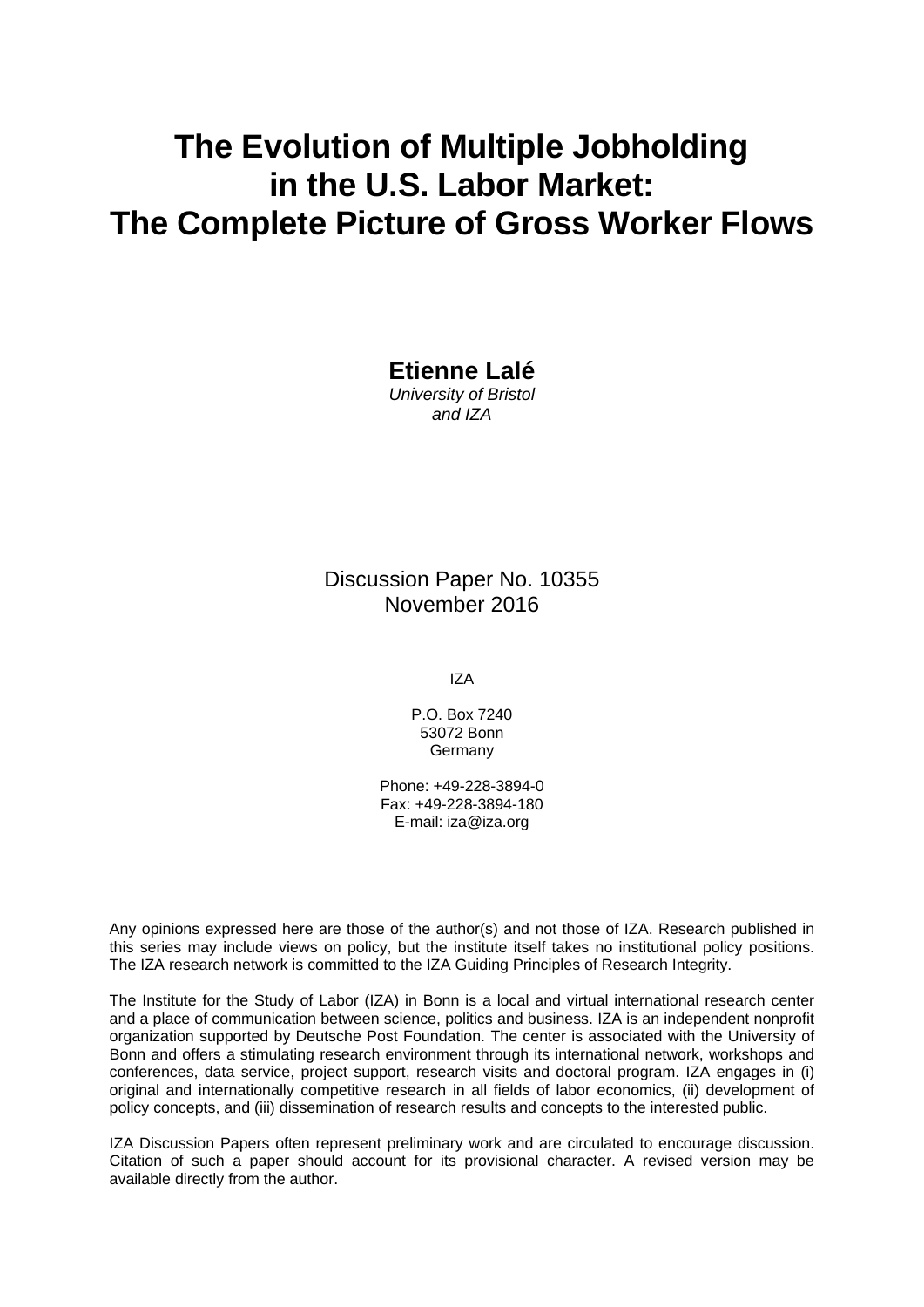IZA Discussion Paper No. 10355 November 2016

# **ABSTRACT**

# **The Evolution of Multiple Jobholding in the U.S. Labor Market: The Complete Picture of Gross Worker Flows\***

The U.S. labor market experienced a more than 20 percent reduction in the share of workers holding multiple jobs over the past 20 years. While this substantial trend is receiving increasing attention, the literature lacks a comprehensive picture of the gross worker flows that underlie the evolution of multiple jobholding. In this paper, first we construct new estimates of worker transitions into and out of multiple jobholding based on a Markov chain model that addresses several measurement issues. In particular, we show that timeaggregation bias cannot be ignored, as has been done in previous studies: workers typically hold a second job for a short period of time, which imparts a large bias in the estimates of transition probabilities. We go on to conduct a decomposition of the downward trend in multiple jobholding into the evolution of the underlying worker flows. This decomposition indicates that the trend is overwhelmingly explained by the dwindling propensity of full-time workers to take on a second job. We view the decrease in multiple jobholding as another manifestation of the changing labor supply behavior of U.S. workers observed during the past decades.

JEL Classification: E24, J21, J22, J60

Keywords: multiple jobholding, worker flows, trend decomposition

Corresponding author:

 $\overline{a}$ 

Etienne Lalé Department of Economics University of Bristol Priory Road Bristol BS8 1TU United Kingdom E-mail: etienne.lale@bristol.ac.uk

<sup>\*</sup> An Excel spreadsheet with the data analyzed in this paper is available from the author's webpage. I am grateful to seminar participants at numerous institutions for useful comments on a predecessor of this paper. All errors are my own.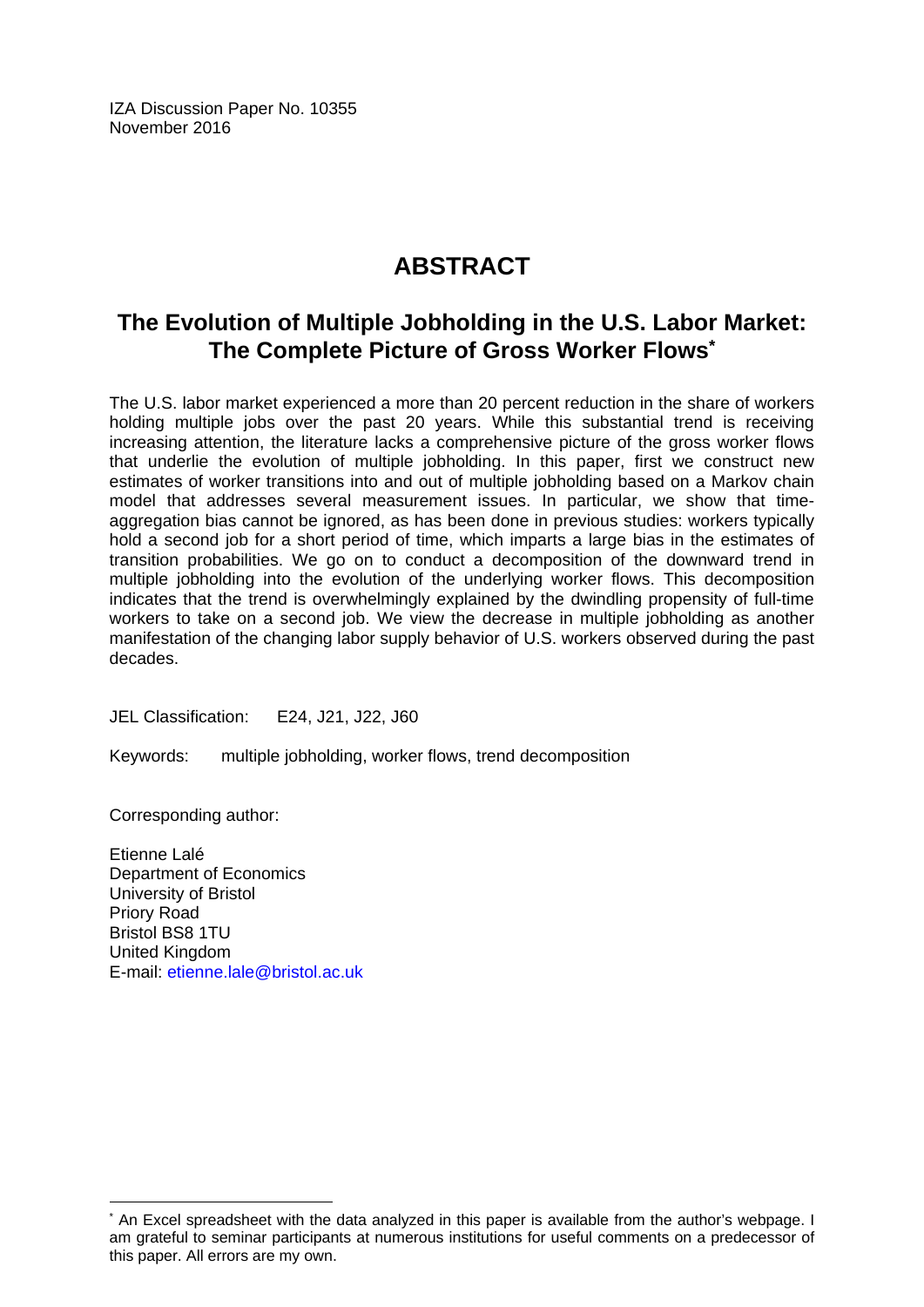# **1 Introduction**

In the United States (U.S.) labor market, the fraction of workers who hold more than one job has declined by more than 20 percent over the past 20 years (Figure [1\)](#page-4-0). This evolution may appear somewhat surprising, given that multiple jobholding during this period has been on the rise in countries like Canada and the United Kingdom, among others.<sup>[1](#page--1-0)</sup> Besides this comparison, a reason why the trend in multiple jobholding is receiving increasing attention relates to its ubiquitous role in the functioning of the U.S. labor market (e.g. [Plewes and](#page-23-0) [Stinson Jr](#page-23-0) [\[1991\]](#page-23-0), [Averett](#page-22-0) [\[2001\]](#page-22-0), [Kimmel and Smith Conway](#page-23-1) [\[2001\]](#page-23-1)). Taking on a second job is a margin which individuals use mainly for the purpose of earning extra money, meeting regular expenses, paying off debt or saving for the future.[2](#page--1-0) Over the life cycle, it is estimated that no less than 50 percent of continuously-working (male) individuals hold a second job at some point [\(Paxson and Sicherman](#page-23-2) [\[1994\]](#page-23-2)). The life-cycle component is especially visible in the higher propensity work a second job for economic reasons when individuals are between the age of 25 and 34, i.e. when households are being formed. Hence, multiple jobholding has far-reaching implications on decisions at the individual and the household level, such as job mobility decisions [\(Martinez-Granado](#page-23-3) [\[2005\]](#page-23-3)), the choice to acquire new skills and change occupation [\(Panos et al.](#page-23-4) [\[2014\]](#page-23-4)), household consumption and savings behavior, or the allocation of time to market work and housework [\(Stanczyk et al.](#page-24-0) [\[2016\]](#page-24-0)).

A crucial first step to interpret the downward trend in the *stock* of multiple jobholders is to describe accurately the behavior of the gross worker *flows* that govern its evolution. As is well known, the U.S. labor market is highly dynamic and, consequently, a picture based on stocks says little about the size and changes of the underlying inflows and outflows. At a more substantive level, looking at worker flows allows to disentangle two (non-exclusive) explanations for the decline in multiple jobholding: that single jobholders have reduced their propensity to take on a second job, or that multiple jobholders have become more likely to give up their second job quickly. Our goal in this paper is to provide new estimates of the transition probabilities into and out of multiple jobholding, and to assess quantitatively their contribution to the decline observed over the last two decades.

The main results and contributions are as follows. First, in constructing the estimates of transition probabilities, we address a number of measurement issues and find that timeaggregation bias cannot be ignored when studying multiple jobholding. Time-aggregation bias refers to the fact that transition probabilities estimated using data at discrete time intervals miss some of the transitions that occur at a higher frequency. Multiple jobholding is especially prone to this bias because, as we document, it is a rather *transitory* state of employment. Thus,

<sup>&</sup>lt;sup>1</sup>For Canada, [Kimmel and Powell](#page-23-5) [\[1999\]](#page-23-5) and [Sussman](#page-24-1) [\[1998\]](#page-24-1) document a steady, pronounced increase in multiple jobholding: they find that the fraction of workers with more than one job has increased two to three fold in 20 years. For the United Kingdom, [Simic and Sethi](#page-24-2) [\[2002\]](#page-24-2) report that the number of workers with multiple jobs grew more rapidly than employment since the mid-1980s. The authors note that examining the flows into and out of multiple jobholding would help to provide a comprehensive picture of this trend.

<sup>&</sup>lt;sup>2</sup>It is common to refer to these motives as 'economic reasons' for holding a second job (see [Martel](#page-23-6) [\[2000\]](#page-23-6)). According to the May 2004 supplement of the Current Population Survey, economic reasons account for 63.7 percent of the stated reasons for multiple jobholding. There are also 'noneconomic reasons' for holding a second job. For instance 17.6 percent of respondents report that they hold more than one job mainly because they enjoy the work on the second job.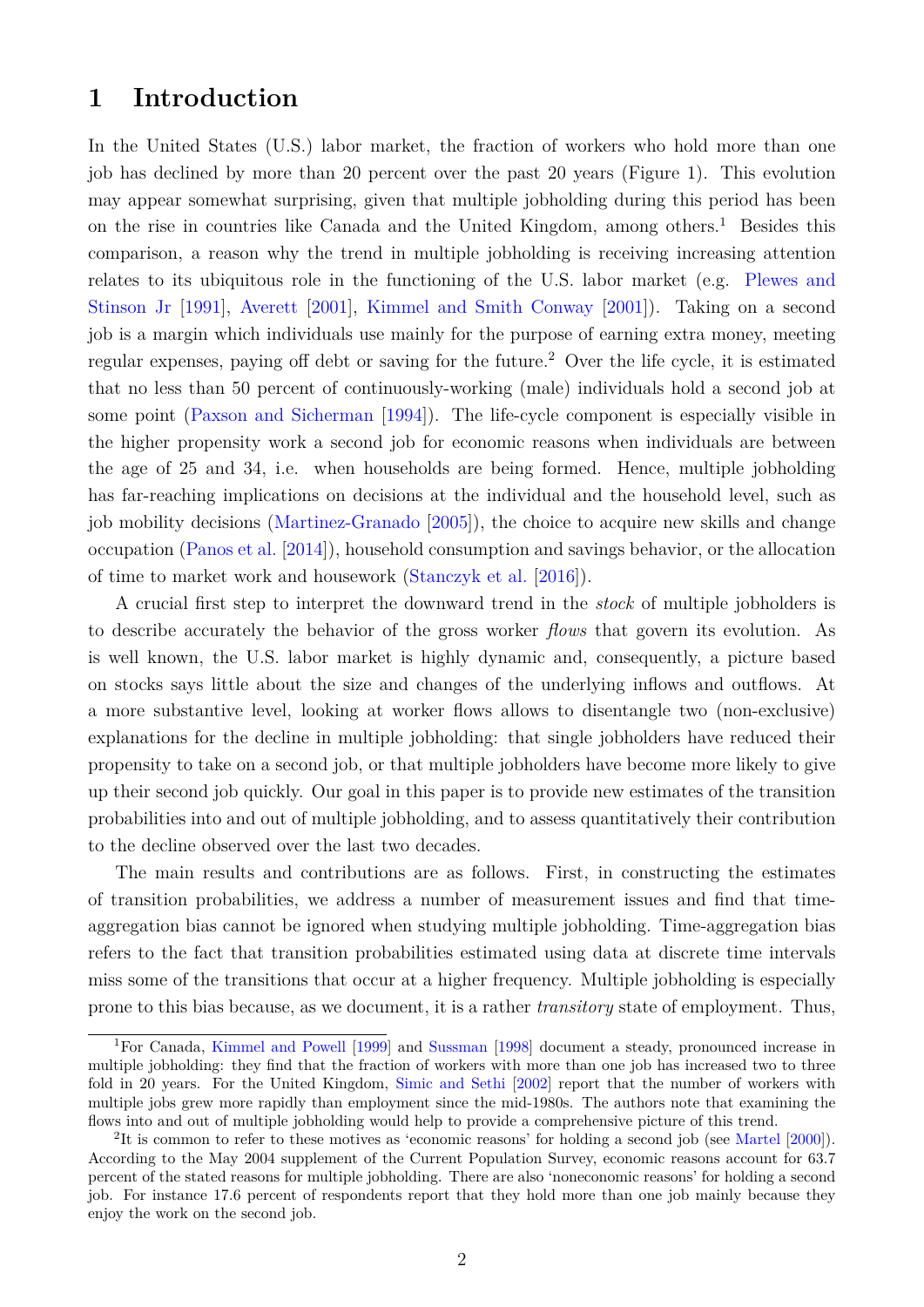<span id="page-4-0"></span>



note: MA-smoothed time series cleared from seasonal variations and the effects of changes in demographics. Gray-shaded areas indicate NBER recession periods.

we argue that the time-aggregation adjusted data that we construct and make available with this paper are more reliable than existing estimates from the literature. Second, we implement a decomposition whereby the trend is partitioned into the changes driven by each transition probability in and out of multiple jobholding. This exercise reveals that the decrease in the probability that single jobholders take on a second job overwhelmingly explains the pattern depicted in Figure [1.](#page-4-0) That is, a trend in the opposite direction would be observed based on the behavior of the probability that multiple jobholders give up the second job, which decreased during the sample period. In sum, the evolution of the number of workers with multiple jobs veils substantial changes in the gross flows into and out of multiple jobholding.

As is common in the "ins and outs" literature (e.g. [Fujita and Ramey](#page-22-1) [\[2009\]](#page-22-1), [Shimer](#page-23-7) [\[2012\]](#page-23-7), [Elsby et al.](#page-22-2) [\[2015\]](#page-22-2)), we can estimate transition probabilities for individuals with different observable characteristics, but we cannot control for unobserved heterogeneity. Doing so is beyond the scope of our analysis, which documents the behavior of transition probabilities consistent with the observed number of workers with multiple jobs. Nevertheless, we think that unobserved heterogeneity could be key to explaining the changes in transition probabilities that we uncover. The decrease in the probability to give up the second job may indeed be driven by a so-called 'mover-stayer' phenomenon [\(Goodman](#page-22-3) [\[1961\]](#page-22-3)) if workers with a shorter expected duration of multiple jobholding became less likely to take on second jobs. This points to changes in labor supply as the main driving force behind the trend shown in Figure [1.](#page-4-0) Following this line of interpretation, in Section [5](#page-20-0) we complement the results by reviewing several empirical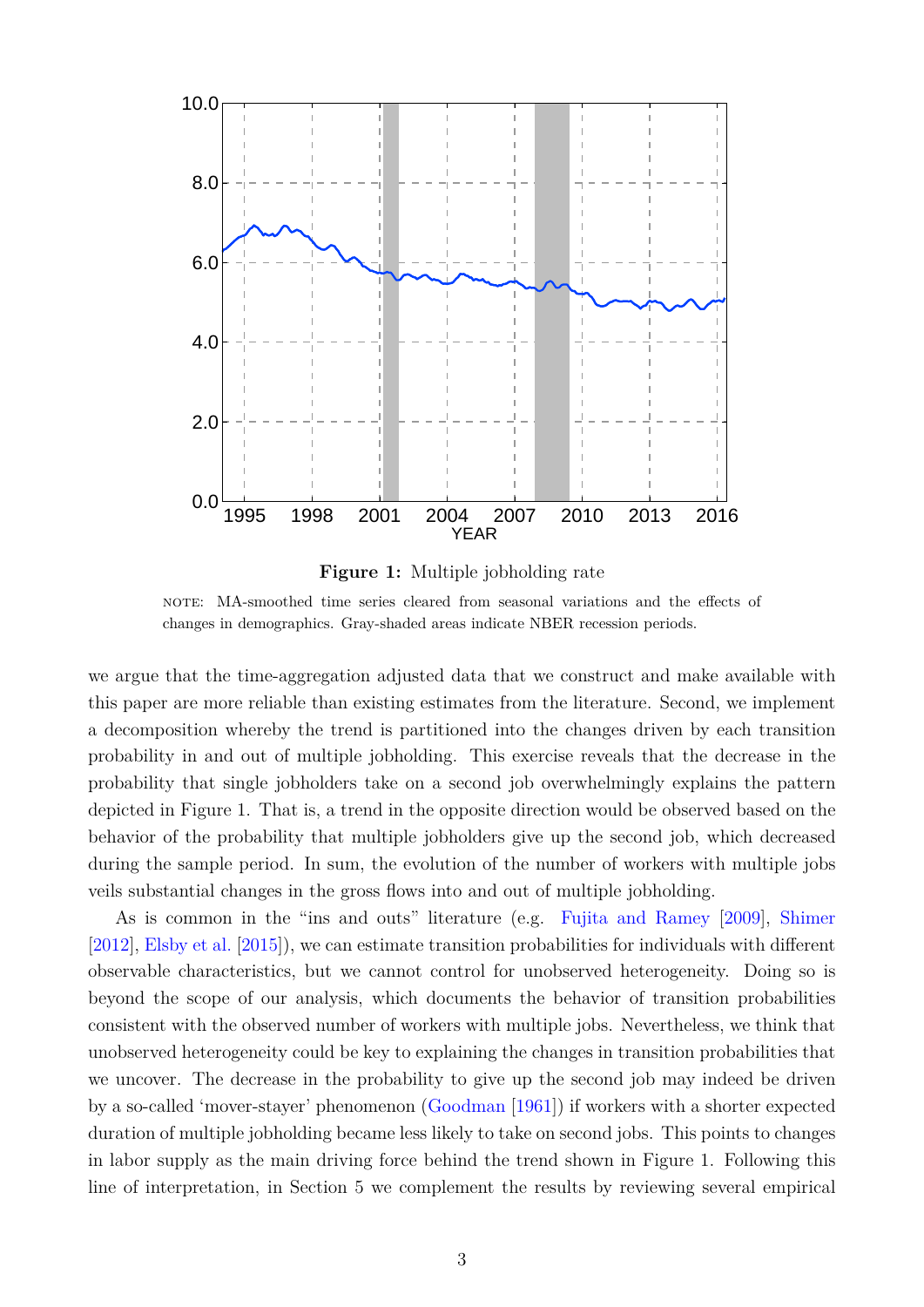findings consistent with a labor-supply explanation of the decline in multiple jobholding.[3](#page--1-0)

This paper is primarily related to a literature that seeks to understand the evolution of multiple jobholding across space and time, possibly at different time frequencies. As previously mentioned, this research is growing because of the need to understand the trend in multiple jobholding, and more generally the evolution of alternative work arrangements (see e.g. [Abra](#page-21-0)[ham et al.](#page-21-0) [\[2015\]](#page-21-0) and [Katz and Krueger](#page-23-8) [\[2016\]](#page-23-8)). [Hirsch et al.](#page-22-4) [\[2016b\]](#page-22-4) document a number of geographic differences in multiple jobholding, and they review a range of explanatory factors. [Amuedo-Dorantes and Kimmel](#page-22-5) [\[2009\]](#page-22-5) and [Hirsch et al.](#page-22-6) [\[2016a\]](#page-22-6) study the relationship between multiple jobholding and the business cycle. We corroborate their finding, that this relationship is very weak. This said, our focus is on the long-run evolution of multiple jobholding, not its short-run variations. An antecedent of this paper is the study by [Lalé](#page-23-9) [\[2015\]](#page-23-9). Our results correct the estimates presented in that study, which were biased by the measurement issues discussed in Section [3.](#page-9-0)<sup>[4](#page--1-0)</sup> In addition, we *quantify* the contribution of changes in transition probabilities to the trend in multiple jobholding using a variance decomposition, whereas in [Lalé](#page-23-9) [\[2015\]](#page-23-9) this relationship is analyzed only qualitatively.

Our analysis contributes also to research on the dynamics of labor markets based on workerlevel data. This research has identified several measurement issues that arise with these data. We adapt the methods recently proposed by [Shimer](#page-23-7) [\[2012\]](#page-23-7) and [Elsby et al.](#page-22-2) [\[2015\]](#page-22-2) to address margin-error problems and time-aggregation bias, which have long been recognized in the literature.[5](#page--1-0) Another issue which has come under scrutiny lately is 'rotation group bias'; see [Krueger et al.](#page-23-10) [\[2016\]](#page-23-10). This bias refers to systematic differences in the outcomes measured among different interview groups of a survey with a rotational structure, such as the Current Population Survey. In fact, [Hirsch and Winters](#page-22-7) [\[2016\]](#page-22-7) find that rotation group bias alters the measurement of multiple jobholding in that survey. They also document that it contributes to the downward trend observed during the past 20 years. In Appendix [B.2,](#page-27-0) we investigate the implications of rotation group bias for our results and show that it has little impact on the trends in transition probabilities. Finally, in research on the dynamics of labor markets, it is common to study fluctuations in stocks at different frequencies through the lens of a variance decomposition. Like [Barnichon and Figura](#page-22-8) [\[2015\]](#page-22-8) or [Borowczyk-Martins and Lalé](#page-22-9) [\[2016\]](#page-22-9), we use a flexible decomposition to analyze the long-run behavior of the labor market.

Last, this paper adds to a flurry of recent findings about changes in labor supply behaviors, which are summarized in Section [5](#page-20-0) of the paper. At this point, we find it worth underlining three features of these changes. First, they may be specific to the United States, or at least they appear to be more pronounced in this country. For instance, as noted in the opening

<sup>3</sup>One potential explanation not discussed in Section [5](#page-20-0) builds on the idea of measurement error, and attributes the downward trend to new forms of multiple jobholding which standard survey items fail to capture. In particular, recent analyses by [Abraham et al.](#page-21-0) [\[2015\]](#page-21-0) and [Katz and Krueger](#page-23-8) [\[2016\]](#page-23-8) emphasize that employment in the 'online gig economy' is not well measured by labor force surveys. This problem may lead to a downward bias in the estimates of the number of multiple jobholders at the end of the sample period, but it cannot explain the trend over a twenty-year period.

<sup>&</sup>lt;sup>4</sup>The study of multiple jobholding by [Zhao](#page-24-3) [\[2016\]](#page-24-3) also contains estimates of transition probabilities that do not control for margin error and time aggregation. It is likely that these estimates suffer from the same biases.

<sup>5</sup>[Poterba and Summers](#page-23-11) [\[1986\]](#page-23-11) analyzed the margin-error problem presented in Subsection [3.1.](#page-9-1) As for time aggregation bias, to our knowledge the issue is known at least since the works of [Kaitz](#page-22-10) [\[1970\]](#page-22-10) and [Perry](#page-23-12) [\[1972\]](#page-23-12).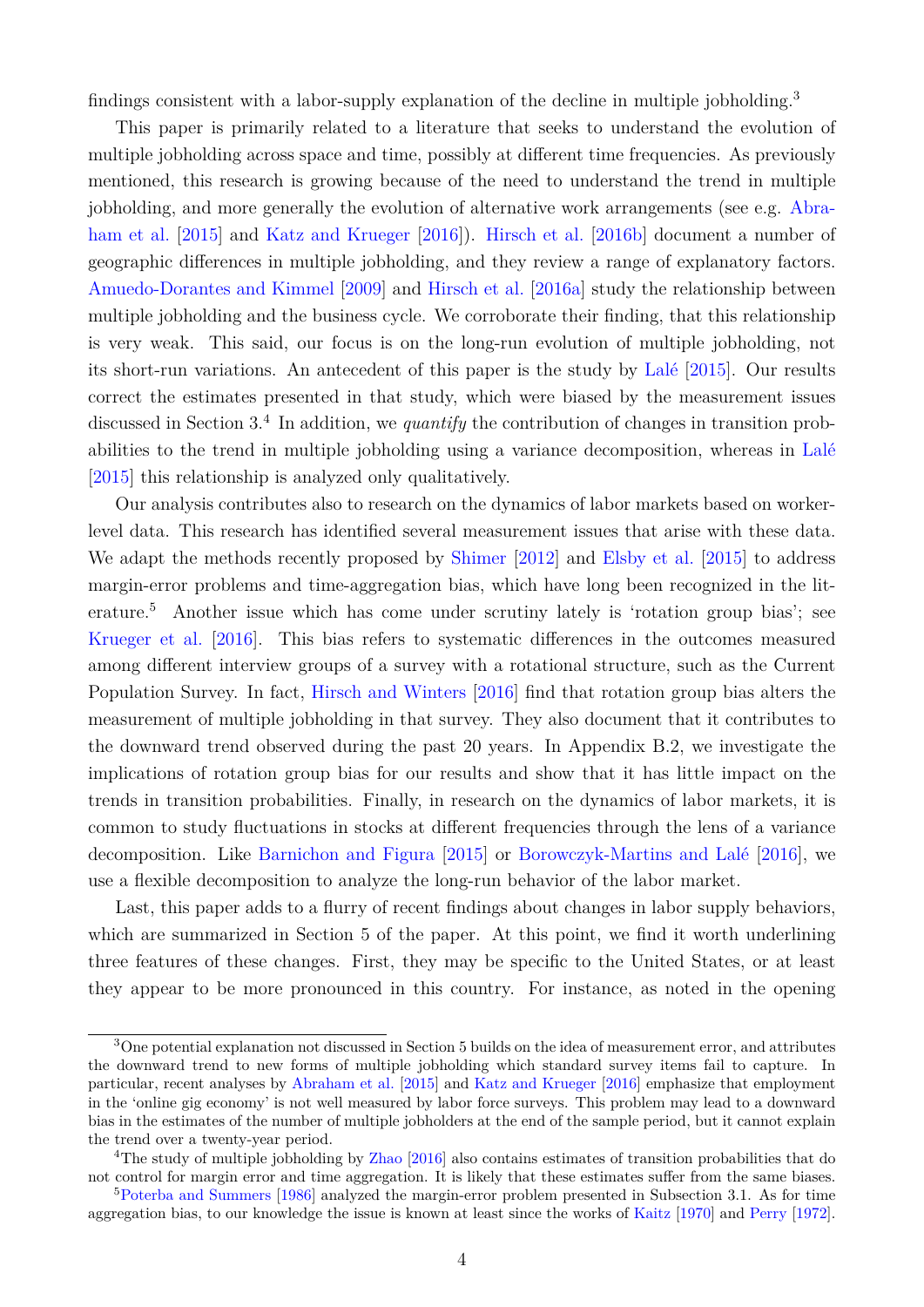paragraph, the decline of multiple jobholding has not been observed in some other countries with a flexible labor market [\(Sussman](#page-24-1) [\[1998\]](#page-24-1), [Simic and Sethi](#page-24-2) [\[2002\]](#page-24-2)). Second, these changes seem to contradict a previous trend in the U.S. towards supplying more hours of work. Indeed, [Kuhn and Lozano](#page-23-13) [\[2008\]](#page-23-13) report a lengthening of the workweek of full-time (male) workers during the 1980s. This trend was not driven by a decrease in multiple jobholding, which was actually on an upward course during this period (see [Stinson Jr](#page-24-4) [\[1990\]](#page-24-4) and [Kimmel and Powell](#page-23-5) [\[1999\]](#page-23-5)).[6](#page--1-0) Third, in previous decades the shifts away from the labor market were mostly concentrated on individuals with lower-than-average education and market opportunities. By contrast, during the last 20 years it seems that these shifts have occurred among individuals from the higher half of the income distribution [\(Hall](#page-22-11) [\[2016\]](#page-22-11), [Hall and Petrosky-Nadeau](#page-22-12) [\[2016\]](#page-22-12)). This is relevant for multiple jobholding because the latter is far more prevalent among more educated individuals than among workers in low-skill, low-wage occupations.

The rest of the paper is organized as follows. Section [2](#page-6-0) presents the data, definitions and preliminary facts about the evolution of multiple jobholding in the United States. Section [3](#page-9-0) describes the statistical framework used to construct gross labor market flows, and how these are affected by several measurement issues. In Section [4,](#page-15-0) we lay out a decomposition of the trend into the contribution of the different flows into and out of multiple jobholding. Section [5](#page-20-0) takes stock of the results by relating them to a number of labor market changes recently documented in the literature. The last part of Section [5](#page-20-0) concludes.

## <span id="page-6-0"></span>**2 Data, definitions and preliminary facts**

This section presents the data, definitions of the main concepts used in the analysis, and a set of preliminary facts about multiple jobholding.

#### <span id="page-6-1"></span>**2.1 Data source**

The data we use come from the monthly files of the Current Population Survey (CPS). The CPS is a survey of households administered by the U.S. Census Bureau under the auspices of the U.S. Bureau of Labor Statistics (BLS). This survey has informed the majority of studies on worker flows in the U.S. labor market, and thus it is a natural choice for our purposes. Since January 1994, the CPS has been collecting information which allow the identification of multiple jobholders (details follow).[7](#page--1-0)

CPS respondents are interviewed for four consecutive months, are rotated out of the survey for eight months, and are included in the survey again for four consecutive months. As a result, in each monthly file of the CPS, about three-quarters of respondents were already in the sample in the previous month. In Section [3,](#page-9-0) we use this feature to match individuals from the non-outgoing groups so as to measure gross worker flows over a time horizon of one month.<sup>[8](#page--1-0)</sup>

<sup>&</sup>lt;sup>6</sup>The evidence for the U.S. during the 1980s comes from the May supplements of the CPS. These supplements provide valuable information about multiple jobholding, but only as discrete snapshots.

<sup>7</sup>The CPS underwent a major redesign in January 1994 [\(Cohany et al.](#page-22-13) [\[1994\]](#page-22-13)). Prior to 1994, the regular survey items of the CPS did not include questions on multiple jobholding.

<sup>8</sup>We use household and personal identifiers combined with an age/race/sex filter to match CPS respondents.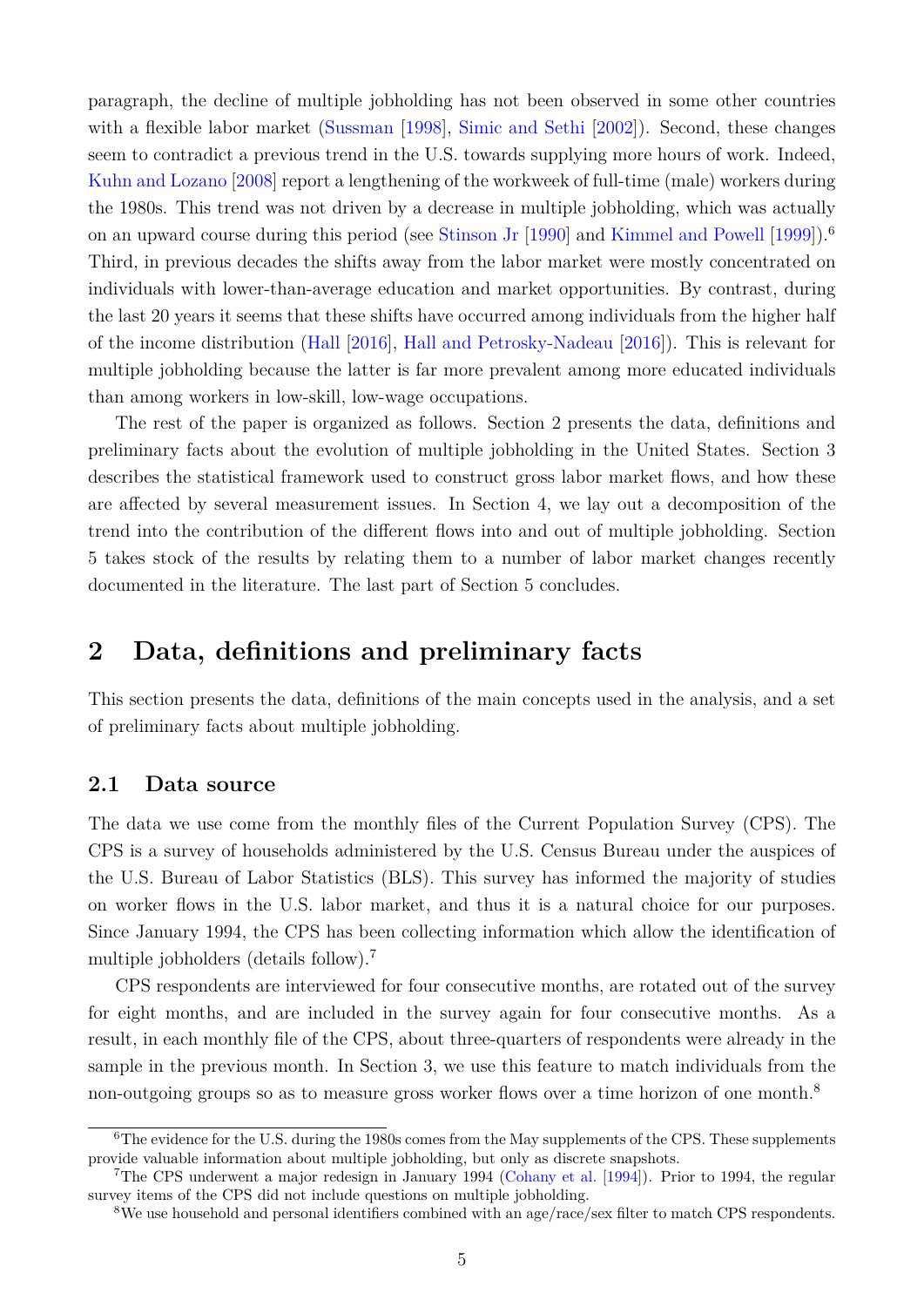#### **2.2 Definitions**

A key operational definition in this paper is that of a multiple jobholder. We follows the BLS and count as multiple jobholders those individuals who hold more than one job during the reference week and who usually receive a wage or salary from the primary job. We also adopt the BLS definition of the primary job, which is the job with the greatest number of hours worked during the reference week of the survey. The CPS collects information on hours for up to two jobs at each interview. This allows to identify the primary job of the vast majority of multiple jobholders, who hold 'only' two jobs.<sup>[9](#page--1-0)</sup> In the absence of further information, we use the same approach for individuals who hold more than two jobs.

Another important definition of the analysis is that of part-time employment. In labor market statistics, whether a job is considered part-time or full-time depends on the number of hours *usually* worked at this job. We use a threshold of 35 usual hours to distinguish between part-time and full-time jobs. This threshold is standard in U.S. statistics and it does not drive our results. The results based on a different cutoff for part-time work are available upon request.

#### <span id="page-7-0"></span>**2.3 Preliminary facts**

In this section, we lay out several preliminary facts about multiple jobholding. We start with the average characteristics over the sample period presented in columns 1 and 2 of Table [1.](#page-8-0)

The first noticeable fact is that the fraction of employed workers who hold more than one job (column 1) is consistently between 5 and 6 percent for most of the socio-demographic groups studied in the table. The main exception relates to education, which we discuss momentarily. This uniformity is remarkable because, as shown in column 2, there is a significant degree of variation across groups regarding the fraction of multiple jobholders with a part-time primary job. For example, women are twice more likely than men to hold a part-time primary job when they work multiple jobs (38.3 vs. 17.5 percent). That said, the second salient fact in Table [1](#page-8-0) is that almost three quarters (72.3 percent) of multiple jobholders are working full-time at their primary job. In this respect, the view that multiple jobholders are merely combining two part-time jobs to make a full-time income is empirically misplaced. Third, as just noted, the rates of multiple jobholding differ markedly across individuals with different education levels. In particular, multiple jobholding *increases* with educational attainment. This is in line with earlier studies on this topic. [Amirault](#page-21-1) [\[1997\]](#page-21-1) and [Lalé](#page-23-9) [\[2015\]](#page-23-9) report additional figures which dovetail with the correlation between multiple jobholding and higher education. For instance, multiple jobholding is more common among workers whose primary job is in a managerial or a professional occupation, and less prevalent among workers in the mining, construction or manufacturing industry.

Next, we remark on the changes in multiple jobholding reported in the columns 3 to 5 of Table [1.](#page-8-0) From 1995 to 2015, the multiple jobholding rate decreased by 23.7 percent on average

<sup>&</sup>lt;sup>9</sup>We find that, on average over the sample period, 92 percent of multiple jobholders do not hold more than two jobs. Among workers who hold three or more jobs, 65 percent report working full-time on one of the two jobs for which the information is available. For those individuals, it seems reasonable to assume that one of these two jobs is the primary job.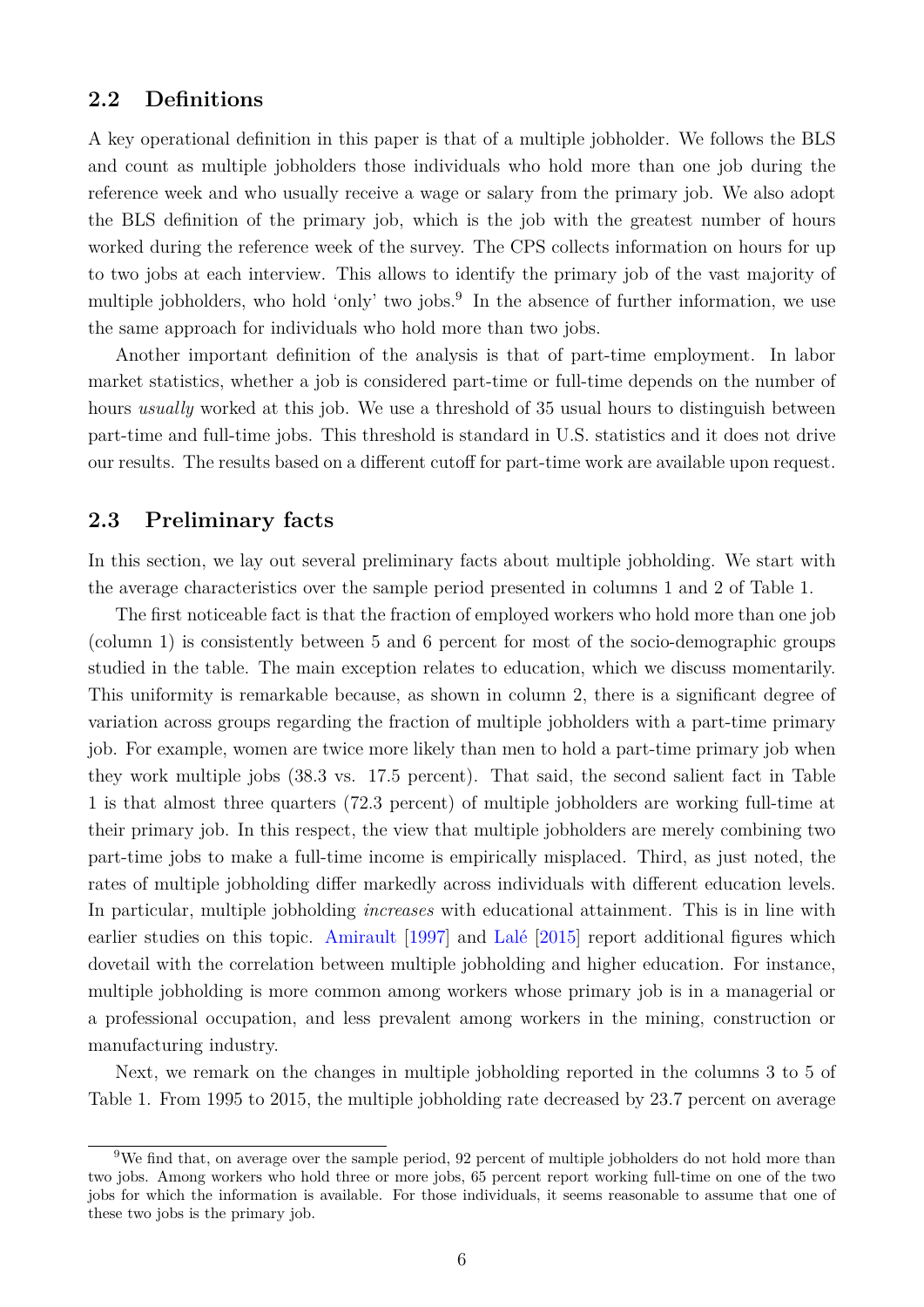<span id="page-8-0"></span>

|                                        | Average                |                              | Change in multiple jobholding |      |                 |  |
|----------------------------------------|------------------------|------------------------------|-------------------------------|------|-----------------|--|
|                                        | Multiple<br>jobholding | Part-time<br>on $1^{st}$ job | Average in:<br>1995           | 2015 | $\triangle$ (%) |  |
|                                        | (1)                    | (2)                          | (3)                           | (4)  | (5)             |  |
| All                                    | 5.71                   | 27.7                         | 6.72                          | 5.13 | $-23.7$         |  |
| (a) Gender                             |                        |                              |                               |      |                 |  |
| Men                                    | 5.49                   | 17.5                         | 6.75                          | 4.75 | $-29.6$         |  |
| Women                                  | 5.96                   | 38.3                         | 6.68                          | 5.55 | $-17.0$         |  |
| $(b)$ Age                              |                        |                              |                               |      |                 |  |
| 16 to 24 years                         | 5.55                   | 54.3                         | 6.46                          | 5.45 | $-15.6$         |  |
| $25$ to $54$ years                     | 5.81                   | 22.6                         | 6.94                          | 5.11 | $-26.4$         |  |
| $55$ to $64$ years                     | 5.28                   | 27.6                         | 5.27                          | 4.96 | $-5.86$         |  |
| (c) Education                          |                        |                              |                               |      |                 |  |
| $\operatorname{Less}$ than high-school | 2.82                   | 40.0                         | 3.46                          | 2.52 | $-27.2$         |  |
| High-school graduates                  | 4.47                   | 24.8                         | 5.38                          | 3.93 | $-26.9$         |  |
| Some college                           | 6.61                   | 31.9                         | 7.91                          | 5.89 | $-25.5$         |  |
| College or higher education            | 7.06                   | 25.1                         | 8.57                          | 5.98 | $-30.2$         |  |
| (d) Marital status                     |                        |                              |                               |      |                 |  |
| Married                                | 5.52                   | 23.7                         | 6.55                          | 4.89 | $-25.4$         |  |
| Widowed; divorced; separated           | 6.47                   | 22.1                         | 7.33                          | 5.67 | $-22.7$         |  |
| Single                                 | 5.71                   | 38.5                         | 6.79                          | 5.30 | $-21.9$         |  |

**Table 1:** Multiple jobholding, overall and by socio-demographic groups

note: The entries in columns 1 to 4 of the table are reported in percentage points. Column 5 of the table displays the relative change in percent of the multiple jobholding rate between 1995 and 2015, which is reported for these two years in columns 3 and 4 of the table, respectively.

across workers.[10](#page--1-0) The decline is broad-based; for example, in spite of differences in the rates of multiple jobholding, all educational groups experienced a reduction of the same magnitude in relative terms. A direct implication is that the trend in the aggregate is not explained by a compositional change towards those groups of workers who are less likely to hold several jobs – at least not for the socio-demographic characteristics studied in Table [1.](#page-8-0) [11](#page--1-0) Meanwhile, the second fact highlighted in columns 3 to 5 is that the downward trend was more pronounced among male than among female workers: a 29.6 vs. a 17.0 percent decrease. The next paragraph provides additional observations about this discrepancy. Finally, we note that the trend is also different between prime-age workers on the one hand and younger and older workers on the other hand. However, the latter two categories are less relevant to understand the evolution of multiple jobholding because they account for a relatively small share of employment.

To complement Table [1,](#page-8-0) Figure [2](#page-9-2) shows the multiple jobholding rates separately for men and women. In the remainder of the analysis, instead of working only with the aggregated data, we will often present the results for both male and female workers. We focus on this

<sup>&</sup>lt;sup>10</sup>The multiple jobholding rate is the number of workers who hold more than one job divided by the total number of employed workers (Section [4\)](#page-15-0).

<sup>&</sup>lt;sup>11</sup>To clear the data from the effects of changing demographics, we hold constant over the sample period the gender and education characteristics of employed workers to compute the multiple jobholding rate in Figure [1.](#page-4-0) The unadjusted time series is very similar to that displayed in Figure [1](#page-4-0) (see Figure 1 in [Lalé](#page-23-9) [\[2015\]](#page-23-9)).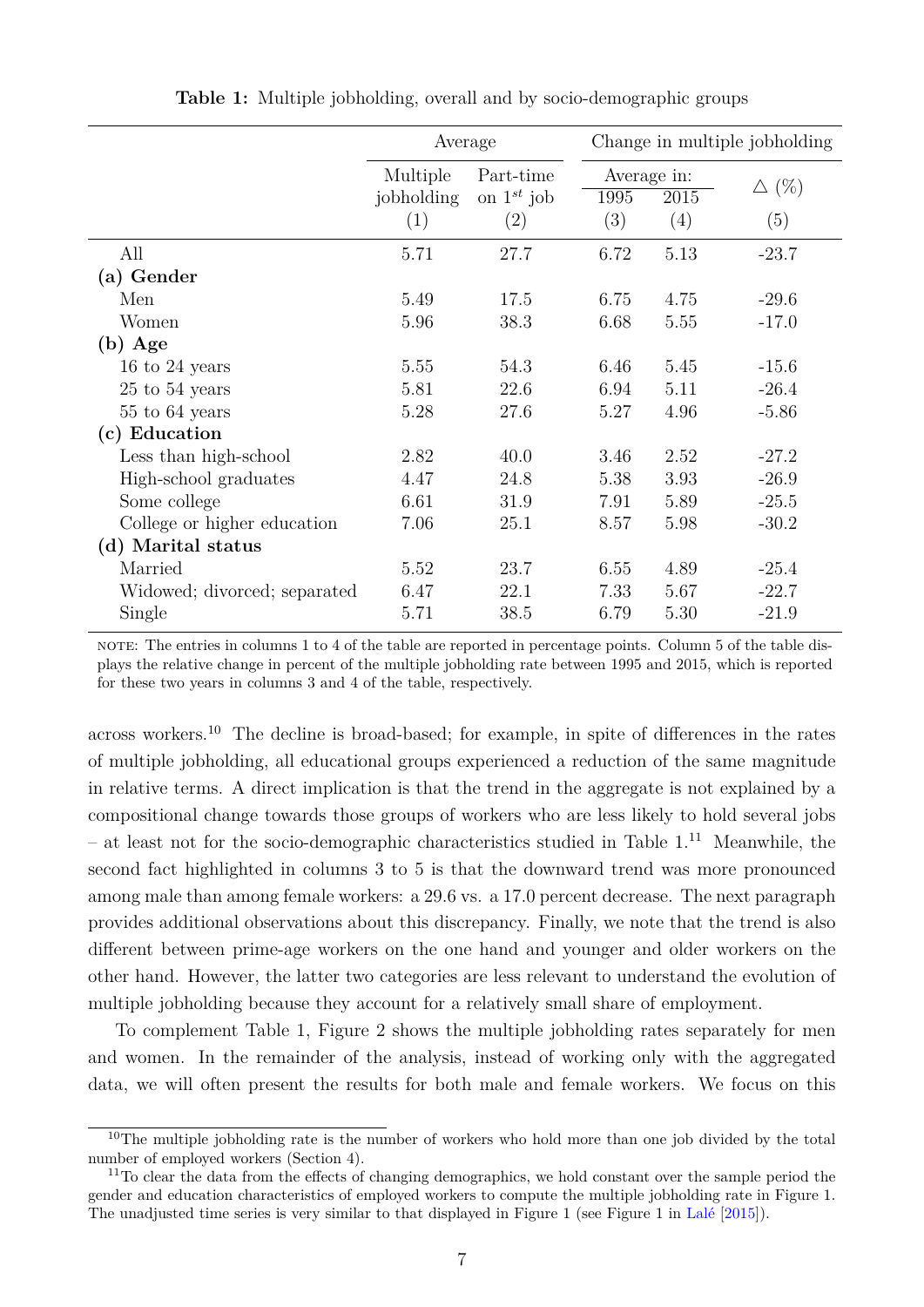partition because of the heterogeneity with respect to part-time/full-time work and the slightly different timing of the decline in multiple jobholding between male and female workers. This difference can be seen by scrutinizing the time series in Figure [2.](#page-9-2) For women, it is visible that the multiple jobholding rate plateaued in the 2000s and resumed its decline only during or after the Great Recession. For men on the other hand, the decline seems to have been uninterrupted since 1995. In the next section, we document the behavior of the gross worker flows that drive these changes in the stocks of multiple jobholders.

<span id="page-9-2"></span>

**Figure 2:** Multiple jobholding rate: Men and women note: MA-smoothed time series cleared from seasonal variations. Gray-shaded areas indicate NBER recession periods.

## <span id="page-9-0"></span>**3 The ins and outs of multiple jobholding**

This section introduces our framework to measure transitions into and out of multiple jobholding, and presents our estimates of transition probabilities.

#### <span id="page-9-1"></span>**3.1 Empirical approach**

We resort to a stock-flow framework to document transitions into and out of multiple jobholding. In each period  $t$ , individuals are classified into one of the following states: multiple jobholding with a full-time primary job  $(F_M)$ , multiple jobholding with a part-time primary job  $(P_M)$ , single jobholding with a full-time job  $(F_S)$ , single jobholding with a part-time job  $(F_S)$ , and nonemployment (N). We let the vector  $\ell_t$  contain the number of individuals (stocks) in each of these states:

$$
\ell_t = \underbrace{\begin{bmatrix} F_M & P_M & F_S & P_S & N \end{bmatrix}_t'}_{M},\tag{1}
$$

where  $M = F_M + P_M$  (resp.  $S = F_S + P_S$ ) is the number of multiple jobholders (resp. single jobholders) in period t. As is standard, the evolution of  $\ell_t$  is described by means of a discrete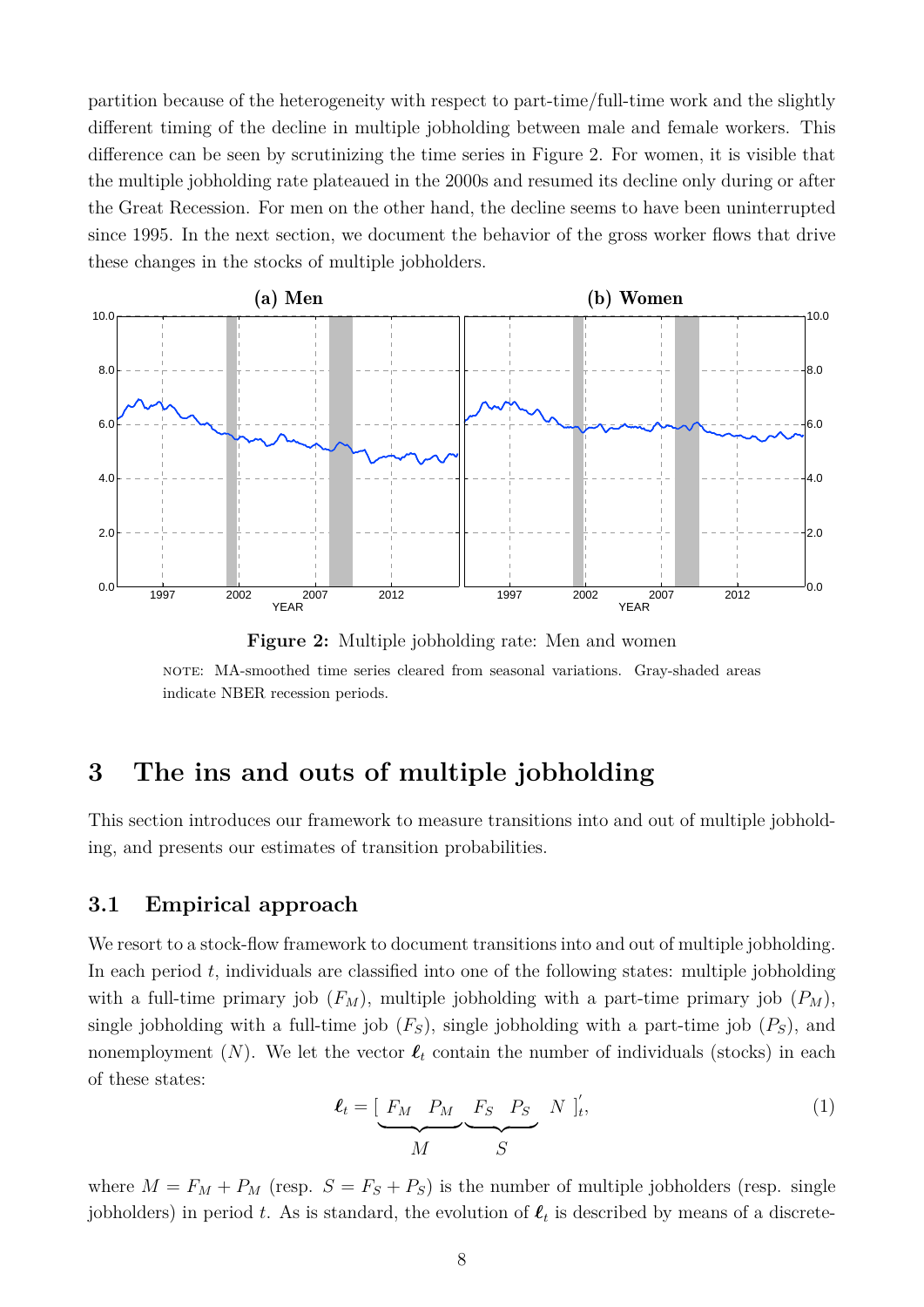time, first-order Markov chain:

<span id="page-10-1"></span>
$$
\ell_t = \mathbf{X}_t \ell_{t-1}.\tag{2}
$$

In this equation,  $\boldsymbol{X}_t$  is the stochastic matrix of transition probabilities  $p(i \to j)$  across labor market states  $i$  and  $j$ . Each of these transition probabilities is measured by the gross flow of workers from state i to state j at time t divided by the stock of worker in state i at time  $t - 1$ .

We implement several adjustments based on the Markov chain structure of this framework.<sup>[12](#page--1-0)</sup> First, we perform a so-called margin-error adjustment of the transition probabilities [\(Poterba](#page-23-11) [and Summers](#page-23-11) [\[1986\]](#page-23-11), [Elsby et al.](#page-22-2) [\[2015\]](#page-22-2)). Briefly, this adjustment reconciles the changes in stocks predicted by the Markov chain with the actual changes in stocks between two consecutive periods. Second, we correct transition probabilities to account for time-aggregation bias [\(Shimer](#page-23-7) [\[2012\]](#page-23-7)). The mechanisms underlying this adjustment are discussed in the next subsection. We refer the reader to Appendix [A](#page-25-0) for a formal presentation of the adjustment procedures. The role of margin error is documented in Appendix [B.1.](#page-26-0)

#### <span id="page-10-2"></span>**3.2 Time-aggregation bias**

Time-aggregation bias refers to the discrepancy between the transition probabilities measured at discrete intervals and the underlying continuous process which they seek to measure. Specifically, the competing risks structure of the process implies that the discrete-time (monthly) probabilities miss some of the transitions that occur at a higher frequency. We apply [Shimer](#page-23-7) [\[2012\]](#page-23-7)'s continuous-time correction to address this bias.

<span id="page-10-0"></span>

|              | Average           |                 |                        | $\Delta$ (%) from 1995 to 2015 |                 |                        |  |
|--------------|-------------------|-----------------|------------------------|--------------------------------|-----------------|------------------------|--|
|              | Unadjusted<br>(1) | Adjusted<br>(2) | $\triangle$ (%)<br>(3) | Unadjusted<br>(4)              | Adjusted<br>(5) | $\triangle$ (%)<br>(6) |  |
| (a) Inflows  |                   |                 |                        |                                |                 |                        |  |
| $F_S \to M$  | 1.57              | 1.87            | 18.9                   | $-0.60$                        | $-0.74$         | 23.7                   |  |
| $P_S \to M$  | 2.68              | 3.61            | 34.8                   | $-0.80$                        | $-1.15$         | 43.1                   |  |
| $N \to M$    | 0.24              | 0.16            | $-32.3$                | $-0.09$                        | $-0.06$         | $-32.9$                |  |
| (b) Outflows |                   |                 |                        |                                |                 |                        |  |
| $F_M \to S$  | 28.9              | 29.9            | 3.51                   | $-1.51$                        | $-1.59$         | 4.83                   |  |
| $P_M \to S$  | 29.9              | 34.1            | 14.2                   | $-2.87$                        | $-3.59$         | 24.8                   |  |
| $M \to N$    | 3.72              | 2.37            | $-36.2$                | $-0.77$                        | $-0.54$         | $-29.2$                |  |

**Table 2:** Transition into and out of multiple jobholding: Time-aggregation bias

note: Columns 1 and 2 of the table display the average of transition probabilities in percentage points. Columns 4 and 5 display the relative change in percent of the corresponding transition probability between 1995 and 2015. Column 3 (resp. 6) reports the percentage change from the unadjusted to the adjusted figures displayed in columns 1 and 2 (resp. 4 and 5) of the table.

Table [2](#page-10-0) describes the impact of time-aggregation bias on the levels and trends of the inflows and outflows of multiple jobholding. Beginning with the levels of transition probabilities (columns 1 to 3), the effect of time aggregation goes in the expected direction. On the one

 $12$ Prior to making these adjustments, we filter out potential outliers and remove systematic seasonal variations using the Census Bureau's X-13ARIMA-SEATS program (<https://www.census.gov/srd/www/x13as/>).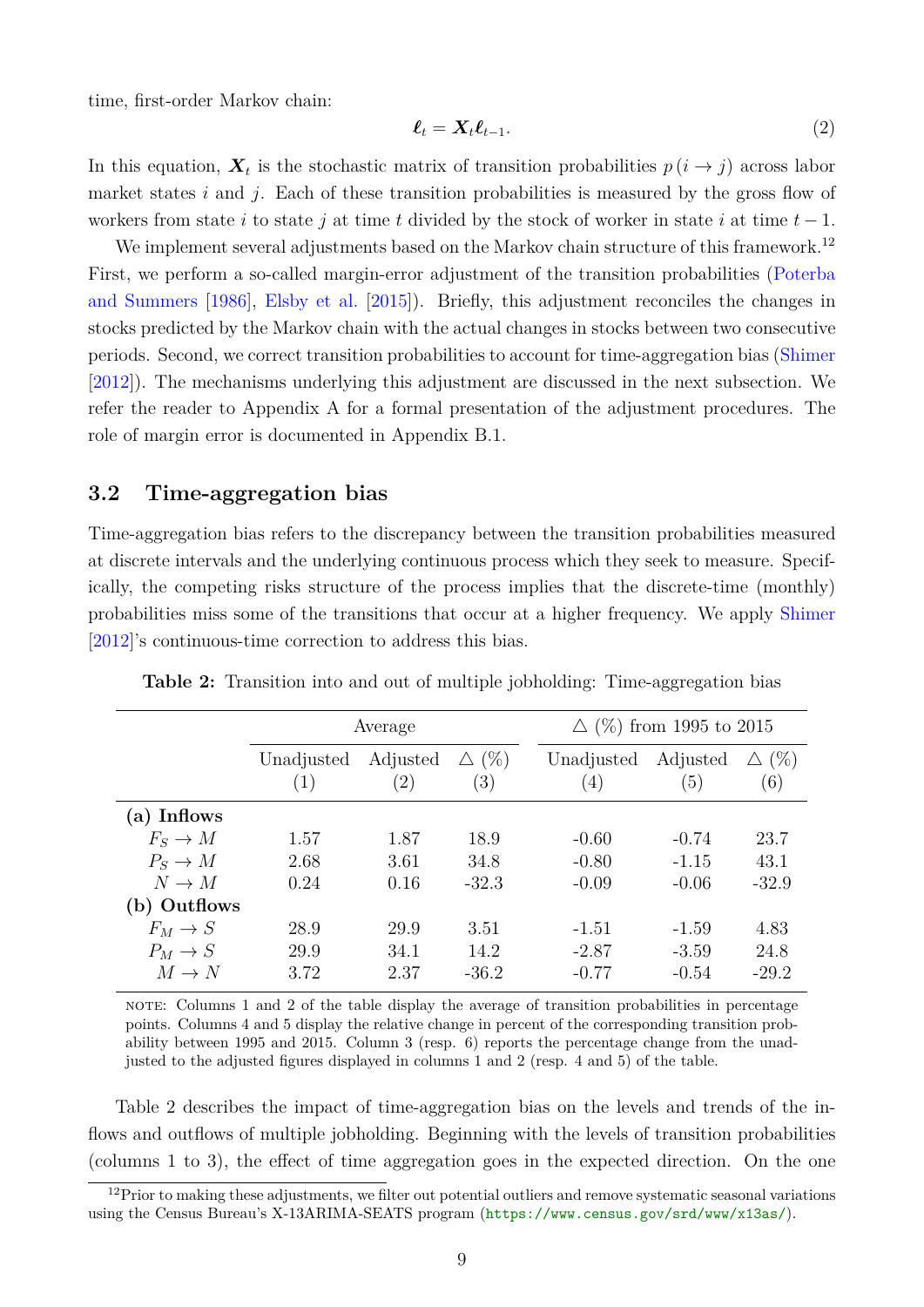hand, transitions between nonemployment  $(N)$  and multiple jobholding  $(M)$  are overestimated in the unadjusted data, because some of these transitions involve an intervening spell of single jobholding. On the other hand, transitions between single  $(F_S \text{ or } P_S)$  and multiple jobholding are underestimated in the unadjusted data due to the substantial turnover between these labor market states. This is true especially for single jobholding with a part-time job  $(P<sub>S</sub>)$ : for instance, the probability to take on a second job in that state is 34.8 percent higher after accounting for time-aggregation bias.[13](#page--1-0)

Next, in columns 4 to 6 of Table [2,](#page-10-0) we see that time aggregation imparts a substantial bias in the *evolution* of transition probabilities over the sample period. That is, the change in the probability to take on a second job for those with a single full-time job  $(F<sub>S</sub>)$  is downward-biased by 23.7 percent. For those with a single part-time job  $(P<sub>S</sub>)$ , this figure rises to 43.1 percent. The bias is also non-negligible for multiple jobholders who work part-time on their primary job: the decrease in the probability to return to single jobholding is 24.8 percent higher in the adjusted data. In addition, as we explain in Appendix [B.1,](#page-26-0) the data that do not control for margin error miss the downward trend in the probability to return to single jobholding. A provisional conclusion is that previous estimates of transition probabilities, such as those presented in [Lalé](#page-23-9) [\[2015\]](#page-23-9), give only an incomplete picture of the evolution of multiple jobholding.

#### <span id="page-11-0"></span>**3.3 The complete picture of gross workers flows**

Table [3](#page-12-0) describes the dynamics of multiple jobholding through its interaction with other labor market states. Figures [3](#page-13-0) and [4](#page-14-0) complement the table by displaying, respectively, the transition probabilities in and out of multiple jobholding. There are two displayed time series in each plot, except for the plots at the bottom showing a transition to or from nonemployment  $(N)$ . For instance, in Figure [3](#page-13-0) for single jobholding with a full-time job  $(F<sub>S</sub>)$ , the solid line denotes the probability to take on a second job (i.e. move to either  $F_M$  or  $P_M$ ) while the dashed line is the probability to take on a second job and hold a full-time primary job  $(F_M)$ . Clearly, in each plot, the transition probability indicated by the dashed line is the main component of the transition probability indicated by the solid line.

#### **Long-run averages**

Each panel of Table [3](#page-12-0) reports the averages of inflow and outflow transition probabilities and their evolution over the sample period.<sup>[14](#page--1-0)</sup> The bottom row of each panel displays the sum of the inflow (resp. outflow) transition probabilities whose states of origin (resp. destination) exclude multiple jobholding. A first striking result is that multiple jobholding is a rather transitory state. When looking at individuals with a full-time primary job  $(F_M)$ , about one third (34.8)

<sup>&</sup>lt;sup>13</sup>To give an order of magnitude, we computed the time-aggregation bias of the so-called separation rate (transitions from employment to unemployment) and the job-finding rate (transitions from unemployment to employment) over the same period. The bias we obtained were 31.5 percent and 24.1 percent, respectively. The impact of time aggregation on the fluctuations of unemployment has been an actively researched issue in recent years (e.g. [Fujita and Ramey](#page-22-1) [\[2009\]](#page-22-1), [Shimer](#page-23-7) [\[2012\]](#page-23-7)).

 $14q$  ( $i \rightarrow j$ ) denotes the inflow transition probability from state i to j. It is the ratio of the gross flow from state i to j between time  $t - 1$  and t over the stock of workers in state j at time t. The outflow transition probabilities are the elements of the Markov transition matrix in equation [\(2\)](#page-10-1).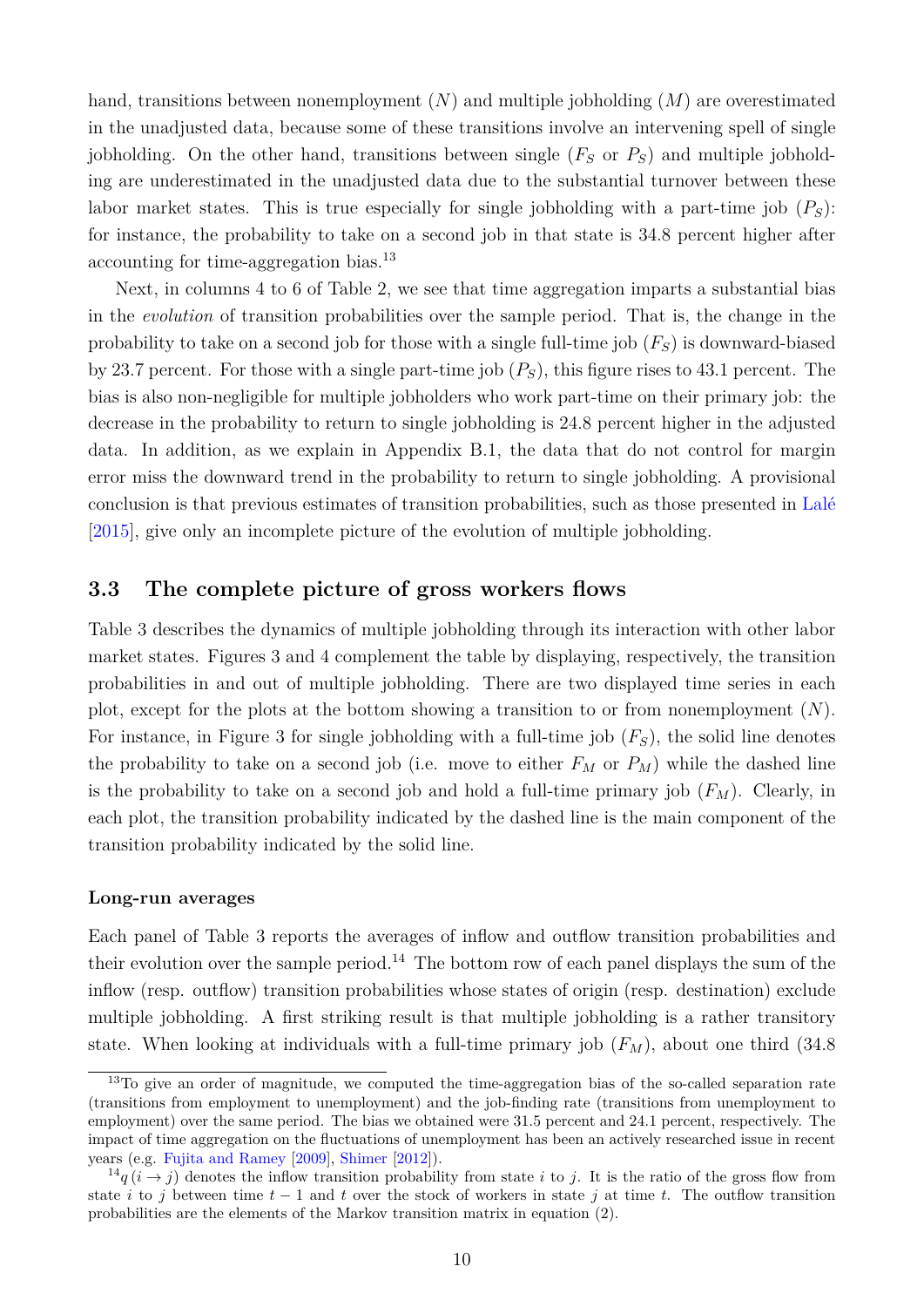percent) were in a different state in the previous month and a similarly large share leaves in the following month (30.4 percent). The figures are slightly higher for multiple jobholders who work part-time on the primary job  $(P_M)$ . Second, a non-negligible share of workers change status with respect to their primary job on moving into or out of multiple jobholding. This holds true especially for multiple jobholders with a part-time primary job during the reference week  $(P_M)$ : the probability that they hold a single full-time job  $(F_S)$  in the previous month or during the month that follows is between 6 and 7 percent. Third, transitions between multiple jobholding and nonemployment  $(N)$  are negligible. This feature dovetails well with our choice of lumping together individuals in unemployment and those out of the labor force.

<span id="page-12-0"></span>

| (a) Full-time on the $1^{st}$ job $(F_M)$ |                 |                                           |                                |                 |                                              |  |
|-------------------------------------------|-----------------|-------------------------------------------|--------------------------------|-----------------|----------------------------------------------|--|
|                                           | Inflows         |                                           |                                | Outflows        |                                              |  |
|                                           | Average<br>(1a) | $\Delta$ (%) from<br>1995 to 2015<br>(2a) |                                | Average<br>(3a) | $\triangle$ (%) from<br>1995 to 2015<br>(4a) |  |
|                                           |                 |                                           |                                |                 |                                              |  |
| $q(P_M \rightarrow F_M)$                  | 6.21            | 19.9                                      | $p(F_M \to P_M)$               | 6.07            | 28.6                                         |  |
| $q(F_S \rightarrow F_M)$                  | 32.6            | $-6.25$                                   | $p(F_M \rightarrow F_S)$       | 28.9            | $-5.90$                                      |  |
| $q(P_S \rightarrow F_M)$                  | 1.60            | 12.1                                      | $p(F_M \rightarrow P_S)$       | 1.01            | 12.7                                         |  |
| $q(N \rightarrow F_M)$                    | 0.63            | 62.7                                      | $p(F_M \rightarrow N)$         | 0.56            | $-4.88$                                      |  |
| $\sum_{i \neq M} q(i \rightarrow F_M)$    | 34.8            | $-4.27$                                   | $\sum_{j \neq M} p(F_M \to j)$ | 30.4            | $-5.20$                                      |  |

**Table 3:** Inflow and outflow transition probabilities: Sample averages

| (b) Part-time on the $1^{st}$ job $(P_M)$ |                 |                                              |                               |                 |                                              |  |
|-------------------------------------------|-----------------|----------------------------------------------|-------------------------------|-----------------|----------------------------------------------|--|
|                                           | Inflows         |                                              |                               | Outflows        |                                              |  |
|                                           | Average<br>(1b) | $\triangle$ (%) from<br>1995 to 2015<br>(2b) |                               | Average<br>(3b) | $\triangle$ (%) from<br>1995 to 2015<br>(4b) |  |
| $q(F_M \to P_M)$                          | 15.9            | $-0.76$                                      | $p(P_M \rightarrow F_M)$      | 16.3            | $-7.08$                                      |  |
| $q(F_S \rightarrow P_M)$                  | 6.27            | 21.3                                         | $p(P_M \rightarrow F_S)$      | 7.09            | 33.8                                         |  |
| $q(P_S \rightarrow P_M)$                  | 32.9            | $-21.0$                                      | $p(P_M \rightarrow P_S)$      | 27.1            | $-19.3$                                      |  |
| $q(N \rightarrow P_M)$                    | 2.50            | $-27.0$                                      | $p(P_M \rightarrow N)$        | 1.81            | $-25.9$                                      |  |
| $\sum_{i \neq M} q(i \rightarrow P_M)$    | 41.7            | $-16.0$                                      | $\sum_{j\neq M} p(P_M \to j)$ | 36.0            | $-11.0$                                      |  |

note: Columns 1a and 1b (resp. 3a and 3b) of the table display the average of the inflow (resp. outflow) transition probabilities of multiple jobholding in percentage points. Columns 2a and 2b (resp. 4a and 4b) display the relative change in percent of the inflow (resp. outflow) transition probabilities of multiple jobholding between 1995 and 2015.

#### **Dynamic behavior**

Next, we analyze the dynamics of the transition probabilities in and out of multiple jobholding. It is already visible in columns 2 and 4 of Table [3](#page-12-0) that they have both decreased over the period considered. In other words, taking on a second job has become less common, and the persistence of multiple jobholding has *increased* over time.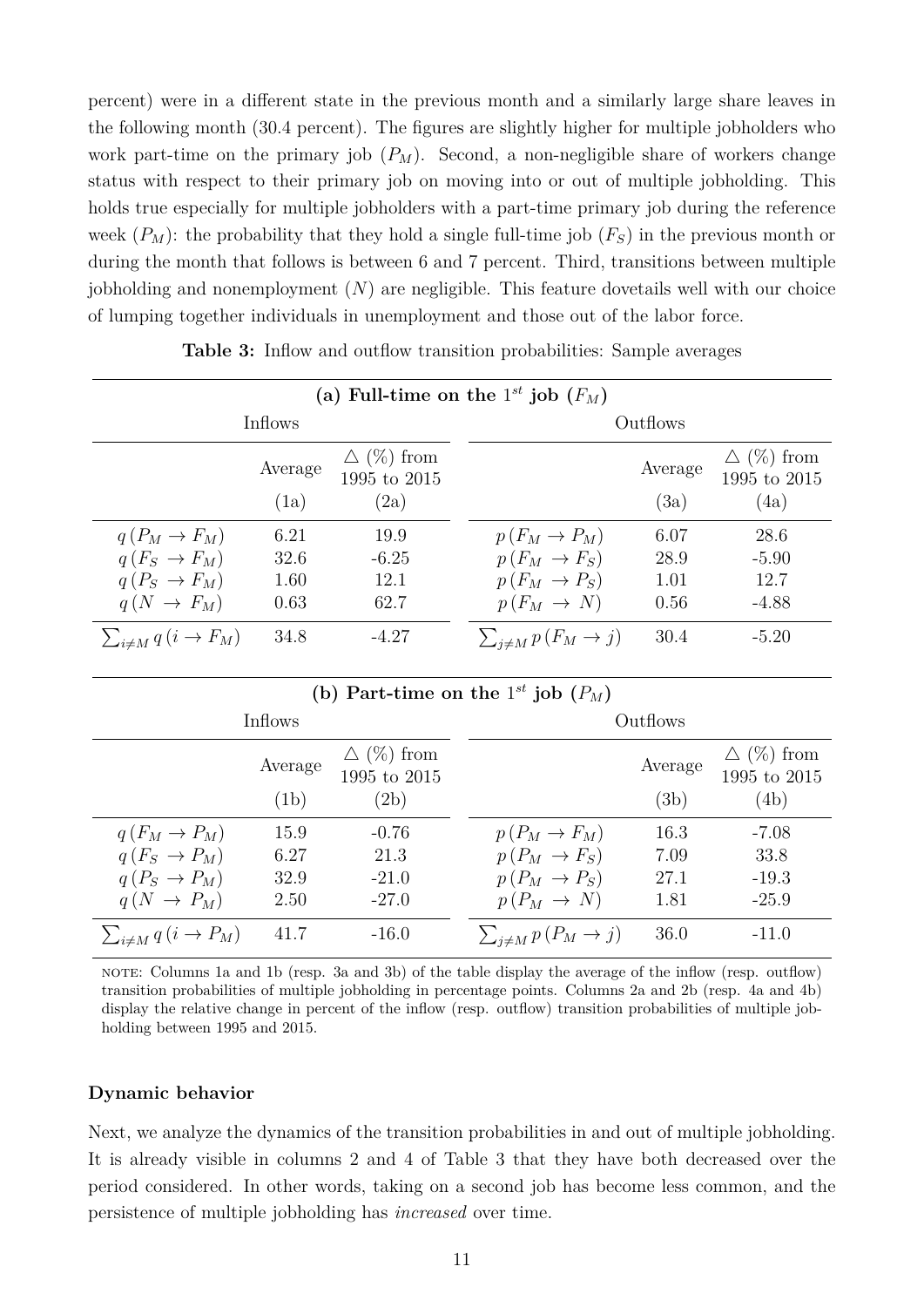<span id="page-13-0"></span>

**Figure 3:** Monthly transition probabilities into multiple jobholding note: MA-smoothed time series cleared from seasonal variations, margin error and timeaggregation bias (see Section [3](#page-9-0) and Appendix [A](#page-25-0) for details). Gray-shaded areas indicate NBER recession periods.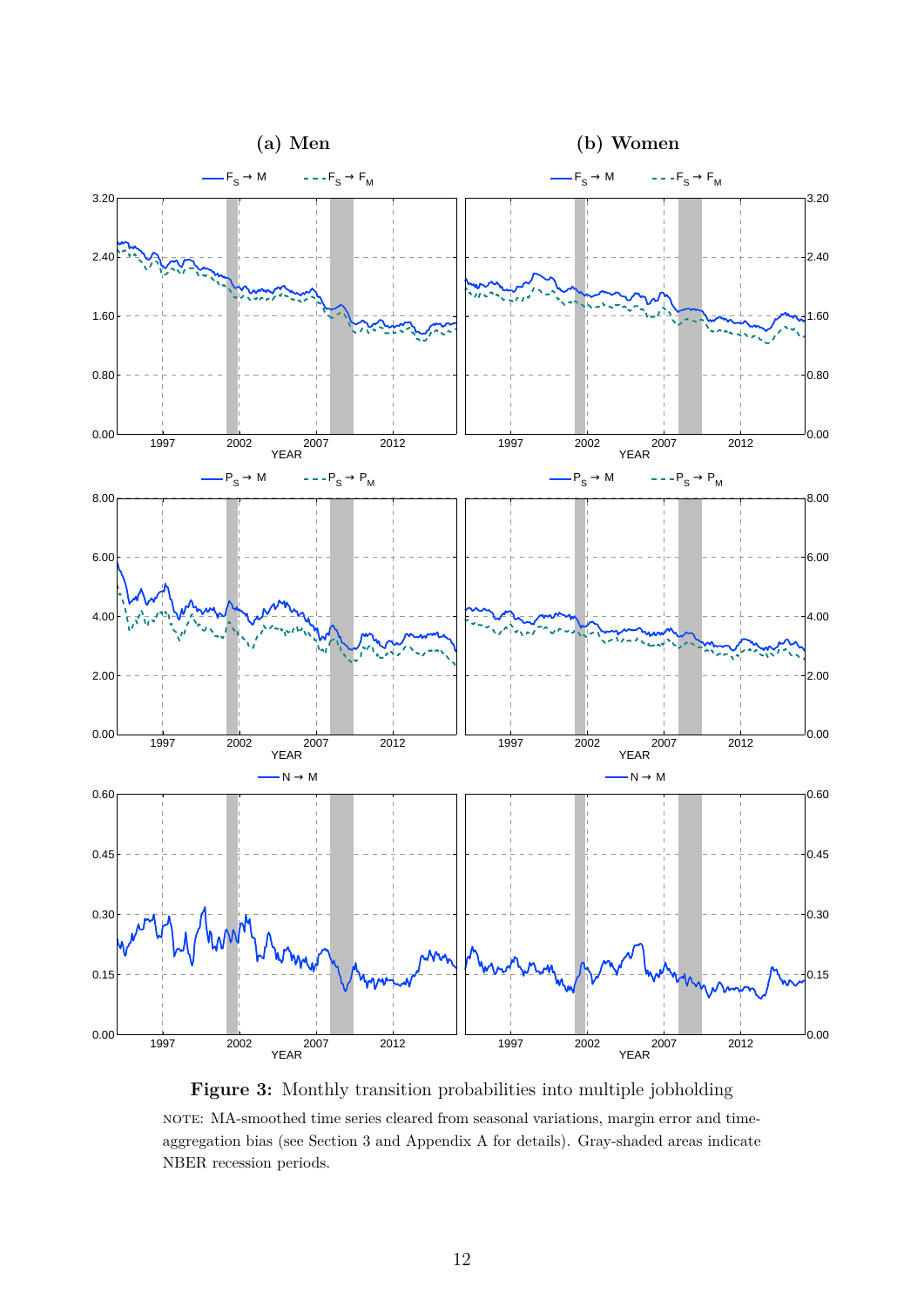<span id="page-14-0"></span>

**Figure 4:** Monthly transition probabilities out of multiple jobholding note: MA-smoothed time series cleared from seasonal variations, margin error and timeaggregation bias (see Section [3](#page-9-0) and Appendix [A](#page-25-0) for details). Gray-shaded areas indicate NBER recession periods.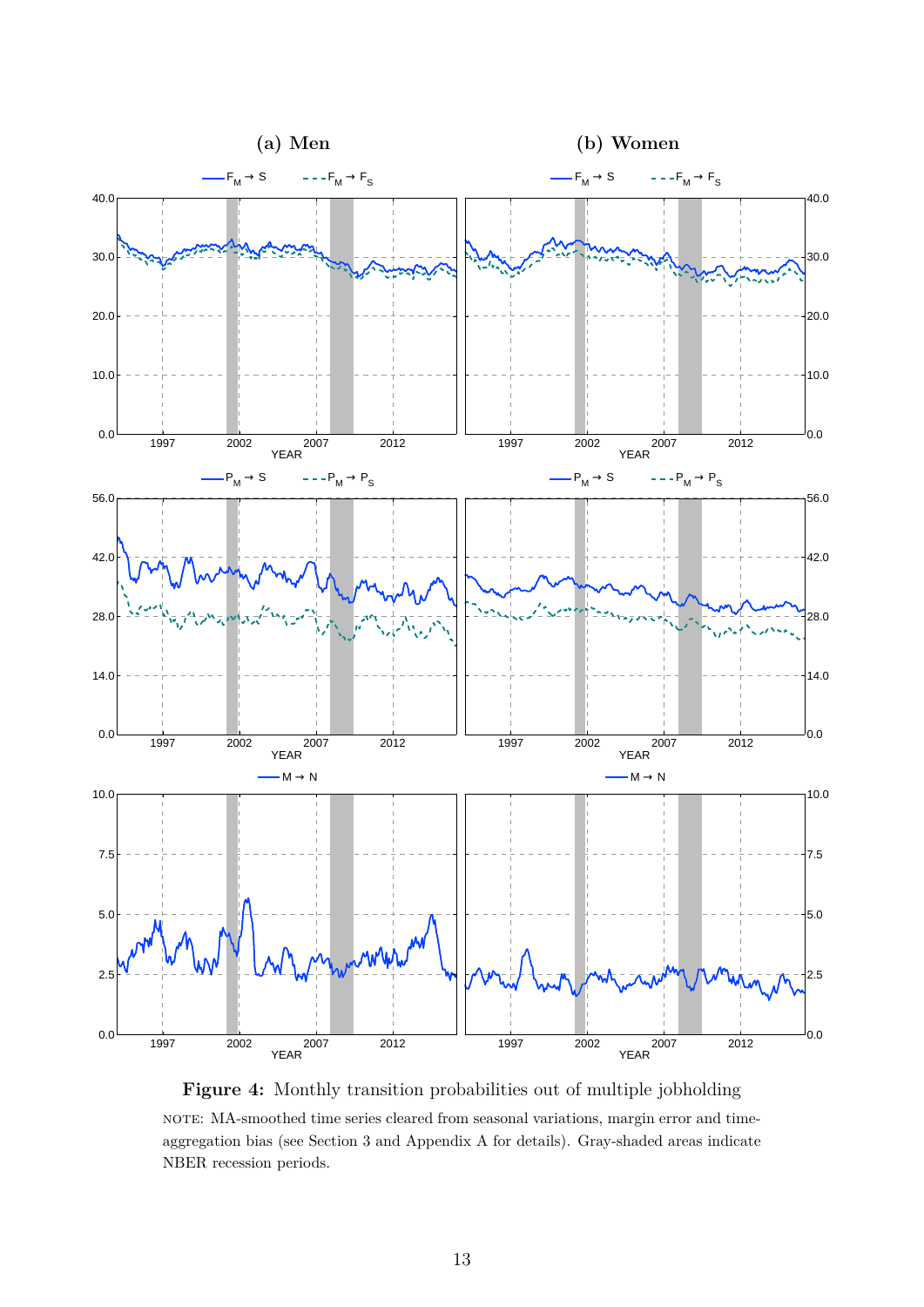The fact that transitions from both full-time  $(F_S)$  and part-time  $(P_S)$  single jobholding have become less frequent implies *ceteris paribus* a decrease in the number of multiple jobholders. It is beyond our scope to identify the causes of this change, but nevertheless we can provide some observations. A central tenet of the analysis of multiple jobholding is that second jobs help alleviate constraints on hours that workers may be facing in their primary job [\(Shishko and](#page-24-5) [Rostker](#page-24-5) [\[1976\]](#page-24-5), [Krishnan](#page-23-14) [\[1990\]](#page-23-14)). [Borowczyk-Martins and Lalé](#page-22-9) [\[2016\]](#page-22-9) document that workers in the U.S. have become increasingly mobile between full-time and part-time employment. In fact, an examination of hours worked in their data suggests that individuals face an increasingly flexible work schedule. Thus, a candidate explanation for the downward trend in Figure [3](#page-13-0) is that the 'hours constraint' motive has become less stringent over time.

The upper and middle plots of Figure [4](#page-14-0) show that the probability to give up the second job has decreased among multiple jobholders with either a full-time  $(F_M)$  or part-time  $(P_M)$ primary job. These changes would generate an increase in the number of multiple jobholders at a constant inflow rate. As noted in the introduction, we think that this trend is likely to be related to self-selection into multiple jobholding. That is, if the flow into multiple jobholding shifts away from workers with a short expected duration of multiple jobholding, then a moverstayer phenomenon could drive the decrease in the probability of returning to single jobholding. This explanation seems plausible since, as just discussed, there is evidence of a weakening of the 'hours constraint' motive. Individuals who take on a second job to mitigate the constraint on hours worked are more likely to do so temporarily than, say, workers who hold a second job for noneconomic reasons (see [Stinson Jr](#page-24-4) [\[1990\]](#page-24-4) and [Kimmel and Powell](#page-23-5) [\[1999\]](#page-23-5)).

It is clear from the above discussion that the dynamics of the gross worker flows has ambiguous implications as to the evolution of multiple jobholding. For this reason, in the next section, we develop a measurement framework to analyze the downward trend in multiple jobholding.

### <span id="page-15-0"></span>**4 Dissecting the trend in multiple jobholding**

In this section, we assess quantitatively the contribution of changes in transition probabilities to the evolution of multiple jobholding.

#### **4.1 Framework**

To cast the discussion in the context of the five-state Markov chain used in Section [3,](#page-9-0) we can write the multiple jobholding rate in period  $t, m_t$ , as:

<span id="page-15-1"></span>
$$
m_t = \frac{F_{M,t} + P_{M,t}}{F_{M,t} + P_{M,t} + F_{S,t} + P_{S,t}}
$$
\n(3)

We follow a common practice in the "ins and outs" literature: we consider the steady-state counterpart of  $m_t$  to quantify the role played by the dynamics of the different transition probabilities. The steady-state multiple jobholding rate in period  $t, \bar{m}_t$ , is the rate implied by the contemporaneous values of the flow hazards, which we define momentarily. The reason why it provides a good approximation of the actual multiple jobholding rate is that convergence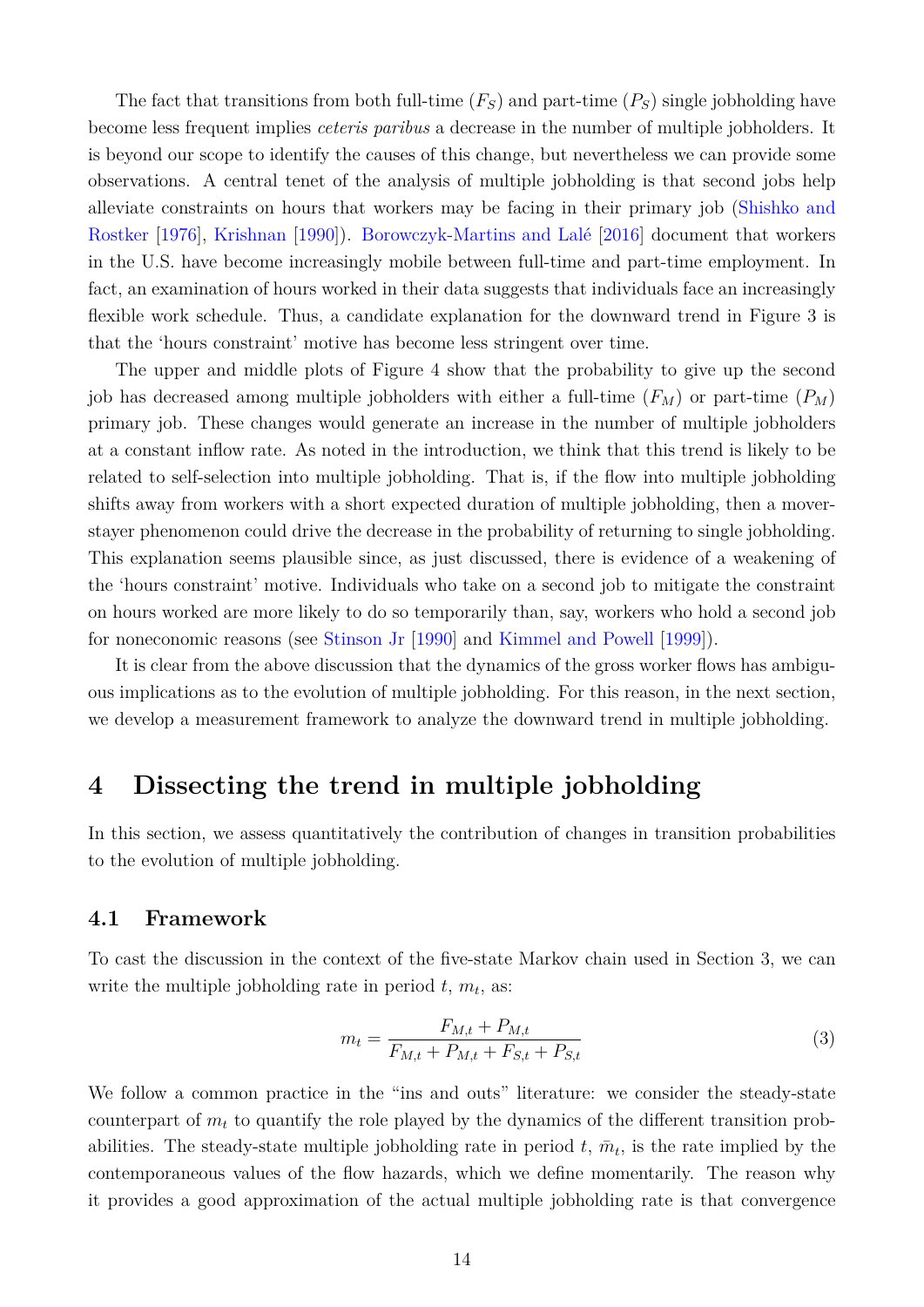towards the steady state is nearly completed within each month due to the high levels of transitions across labor market states. In fact, we find that the correlation between the actual and steady-state multiple jobholding rates is 89.9 percent.

To make the relationship between  $\bar{m}_t$  and the transition probabilities explicit, we start by rewriting the Markov chain of equation [\(2\)](#page-10-1) as

<span id="page-16-0"></span>
$$
\widetilde{\ell}_t = \widetilde{\mathbf{X}}_t \widetilde{\ell}_{t-1} + \mathbf{x_t} \tag{4}
$$

where we denote by  $\tilde{\ell}_t$  the vector  $\ell_t$  normalized by the size of the working-age population  $(F_{M,t} + P_{M,t} + F_{S,t} + P_{S,t} + N_t)$ , and by  $\widetilde{\mathbf{X}}_t$  the matrix  $\mathbf{X}_t$  rearranged accordingly. Hence, the vector  $\mathbf{x}_t$  is:  $\left[ p(N \to F_M) \mid p(N \to P_M) \mid p(N \to F_S) \mid p(N \to P_S) \mid \right]$ . It is then possible to  $t$ define the continuous-time counterpart of equation [\(4\)](#page-16-0):

<span id="page-16-1"></span>
$$
\dot{\tilde{\ell}}_t = \widetilde{H}_t \tilde{\ell}_t + \mathbf{h}_t. \tag{5}
$$

In this equation, the elements of  $\widetilde{H}_t$  and  $h_t$  are flow hazards, the continuous-time counterparts of the discrete-time transition probabilities.<sup>[15](#page--1-0)</sup>  $\lambda^{ij}$  denotes the flow hazard from state i to state j;  $\lambda^{ij}$  can be computed using the relationship:  $p(i \to j) = 1 - e^{-\lambda^{ij}}$ . To illustrate the role of flow hazards, let us write equation [\(5\)](#page-16-1) in explicit form:

$$
\begin{bmatrix}\n\dot{\tilde{F}}_{M} \\
\dot{\tilde{P}}_{M} \\
\dot{\tilde{F}}_{S} \\
\dot{\tilde{P}}_{S}\n\end{bmatrix}_{t} = \begin{bmatrix}\n-\sum_{j \neq F_{M}} \lambda^{F_{M}j} - \lambda^{NF_{M}} & \lambda^{F_{M}F_{M}} - \lambda^{NF_{M}} & \lambda^{F_{S}F_{M}} - \lambda^{NF_{M}} \\
\lambda^{F_{M}P_{M}} - \lambda^{NP_{M}} & -\sum_{j \neq P_{M}} \lambda^{P_{M}j} - \lambda^{NP_{M}} & \lambda^{F_{S}P_{M}} - \lambda^{NP_{M}} & \lambda^{P_{S}P_{M}} - \lambda^{NP_{M}} \\
\lambda^{F_{M}F_{S}} - \lambda^{NF_{S}} & \lambda^{P_{M}F_{S}} - \lambda^{NF_{S}} & -\sum_{j \neq F_{S}} \lambda^{F_{S}j} - \lambda^{NF_{S}} & \lambda^{P_{S}F_{S}} - \lambda^{NF_{S}} \\
\lambda^{F_{M}P_{S}} - \lambda^{NP_{S}} & \lambda^{P_{M}P_{S}} - \lambda^{NP_{S}} & \lambda^{F_{S}P_{S}} - \lambda^{NP_{S}} & -\sum_{j \neq P_{S}} \lambda^{P_{S}j} - \lambda^{NP_{S}} \\
\vdots \\
\tilde{P}_{S}\n\end{bmatrix}_{t} + \begin{bmatrix}\n\lambda^{N}F_{M} \\
\lambda^{N}F_{M} \\
\lambda^{NF_{S}} \\
\lambda^{NF_{S}} \\
\lambda^{NP_{S}}\n\end{bmatrix}_{t}.
$$
\n(6)

At the steady state, equation [\(5\)](#page-16-1) yields the following relationship between the stocks in vector  $\ell_t$  and the underlying flow hazards:

$$
\overline{\tilde{\ell}}_t = -\widetilde{H}_t^{-1} \mathbf{h}_t. \tag{7}
$$

One can then approximate each steady-state stock at time t, say  $\overline{t}_t$ , with a Taylor expansion:

<span id="page-16-2"></span>
$$
\overline{\tilde{\ell}}_t - \overline{\tilde{\ell}} \approx \sum_{i \neq j} \frac{\partial \overline{\tilde{\ell}}_t}{\partial \lambda^{ij}} \left( \lambda_t^{ij} - \lambda^{ij} \right). \tag{8}
$$

<sup>&</sup>lt;sup>15</sup>The upper dot on  $\tilde{\ell}_t$  in the left-hand side of equation [\(5\)](#page-16-1) denotes its first-order time derivative. Notice that on the right-hand side of this equation,  $\widetilde{H}_t$  multiplies the time-t vector  $\widetilde{\ell}_t$  whereas in equation [\(4\)](#page-16-0)  $\widetilde{X}_t$  multiplies the vector of stocks from time  $t - 1$ .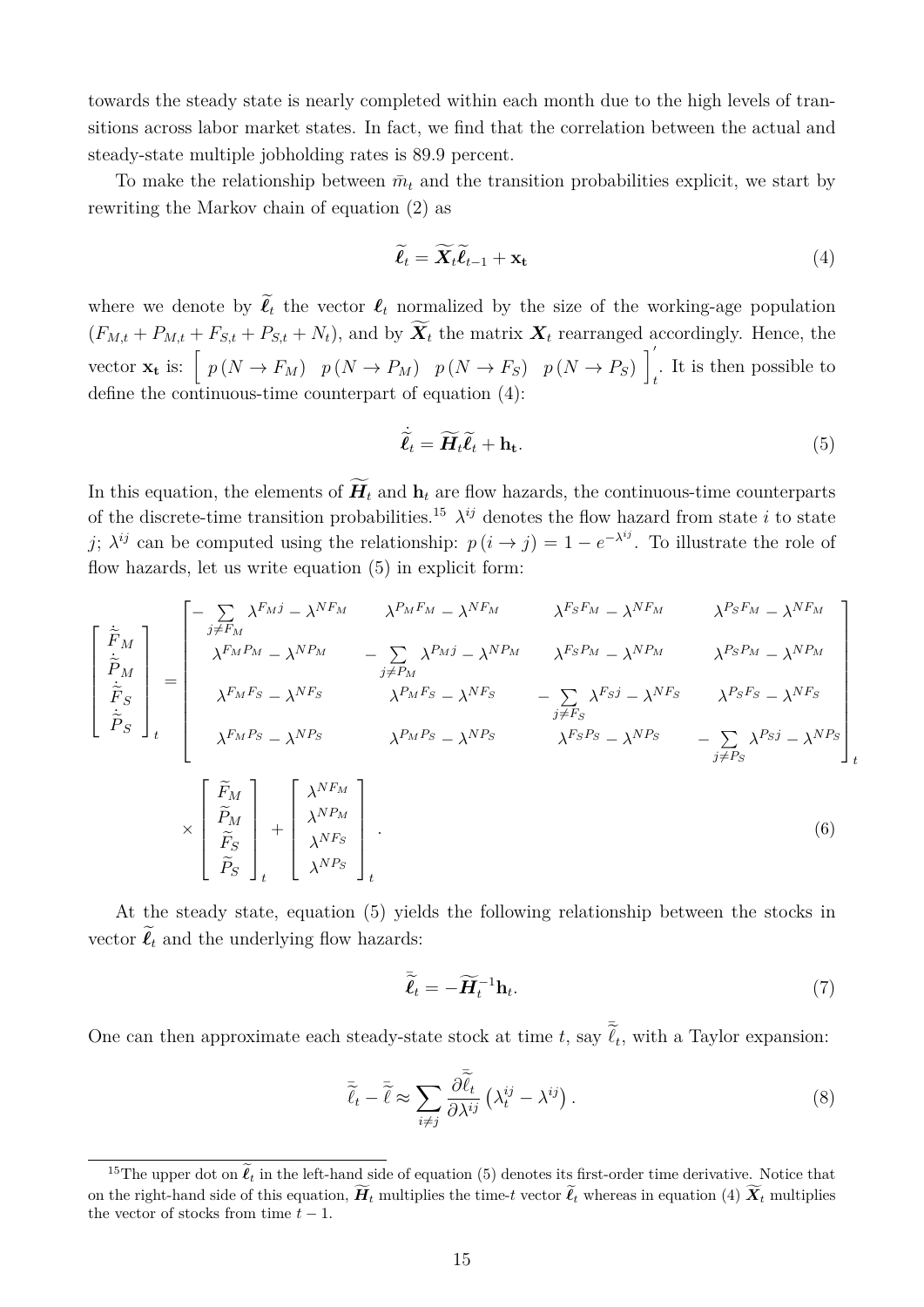The notations without a time subscript t denote the sample mean of a variable and  $\frac{\partial \tilde{\tilde{\ell}}_t}{\partial \lambda^{ij}}$  are partial derivatives. The last step is to relate the deviation of stocks from their respective sample mean to the evolution of the steady-state multiple jobholding rate. By totally differentiating the steady-state counterpart of equation [\(3\)](#page-15-1), we have:

<span id="page-17-0"></span>
$$
d\bar{m}_t = \frac{\left(d\bar{F}_{M,t} + d\bar{P}_{M,t}\right)\left(1 - \bar{m}_t\right) - \left(d\bar{F}_{S,t} + d\bar{P}_{S,t}\right)\bar{m}_t}{\bar{F}_{M,t} + \bar{P}_{M,t} + \bar{F}_{S,t} + \bar{P}_{S,t}}
$$
(9)

where the letter  $d$  denotes the deviation of a stock from its mean. Then, we can combine equations [\(8\)](#page-16-2) and [\(9\)](#page-17-0) to construct counterfactual changes in the multiple jobholding rate driven by changes in each flow hazard. Also, owing to the linearity of equation [\(8\)](#page-16-2), we can construct counterfactual changes driven by changes in a *group* of flow hazards (e.g. inflows, outflows, etc.) by simply adding the individual counterfactual time series.

#### <span id="page-17-1"></span>**4.2 Changes across decades**

We use the framework developed in the previous subsection to compute two sets of results.<sup>[16](#page--1-0)</sup> In the first application, we study the changes of the (steady-state) multiple jobholding rate implied by the behavior of specific flow hazards or groups of flow hazards over each decade. Specifically, using equation [\(9\)](#page-17-0), we compute various counterfactual changes,  $\Delta \bar{m}$ , defined by:

$$
\Delta \bar{m} = \sum_{\tau=t_0}^{t_1} d\bar{m}_{\tau} \tag{10}
$$

to analyze the changes between two periods,  $t_0$  and  $t_1$ . The results of these calculations are reported in Table [4.](#page-18-0)

To illustrate how the table works, we comment the entries of column 3 in panel a. Between 1995 and 2015, the evolution of the transition probability  $p(F_S \to M)$  *per se* implies a change of the multiple jobholding rate of male workers by -2.17 percentage points (pp.). The corresponding figure for  $p(P_S \to M)$  is -0.29 pp. Adding up the changes driven by the probabilities into multiple jobholding ( $F_S \rightarrow M$ ,  $P_S \rightarrow M$  and  $N \rightarrow M$ ), the impact is a change by -2.49 pp. of the multiple jobholding rate. On the other hand, the predicted change based on the behavior of  $p(M \to F_S)$  and  $p(M \to P_S)$  is an increase by 0.14 and 0.35 pp., respectively. The cumulated effect of the probabilities to leave multiple jobholding is an increase by 0.51 pp. Next, we add the changes implied by the transition probabilities: together they result in a change of the multiple jobholding rate by -1.97 pp. For comparison, the actual change of the steady-state multiple jobholding rate is -1.90 pp.<sup>[17](#page--1-0)</sup>

<sup>&</sup>lt;sup>16</sup>Although we do not pursue this route here, we can repeat the analysis using the time series cleared from their high-frequency variations. The results (available upon request) are robust to these modifications.

<sup>&</sup>lt;sup>17</sup>There are two reasons for the difference between the predicted change and the actual change of  $\bar{m}_t$ . First, we rely on a Taylor expansion in equation [\(8\)](#page-16-2), which by construction approximates the evolution of steady-state stocks. Second, the predicted change reported in Table [4](#page-18-0) adds up the changes only driven by the transition probabilities in and out of multiple jobholding. Thus, it ignores the indirect changes coming from the other transition probabilities, e.g.  $F_S \rightarrow P_S$ ,  $P_S \rightarrow F_S$ , etc. In principle, these transition have also an impact on the multiple jobholding rate because they change the relative size of the pool of entrants into multiple jobholding.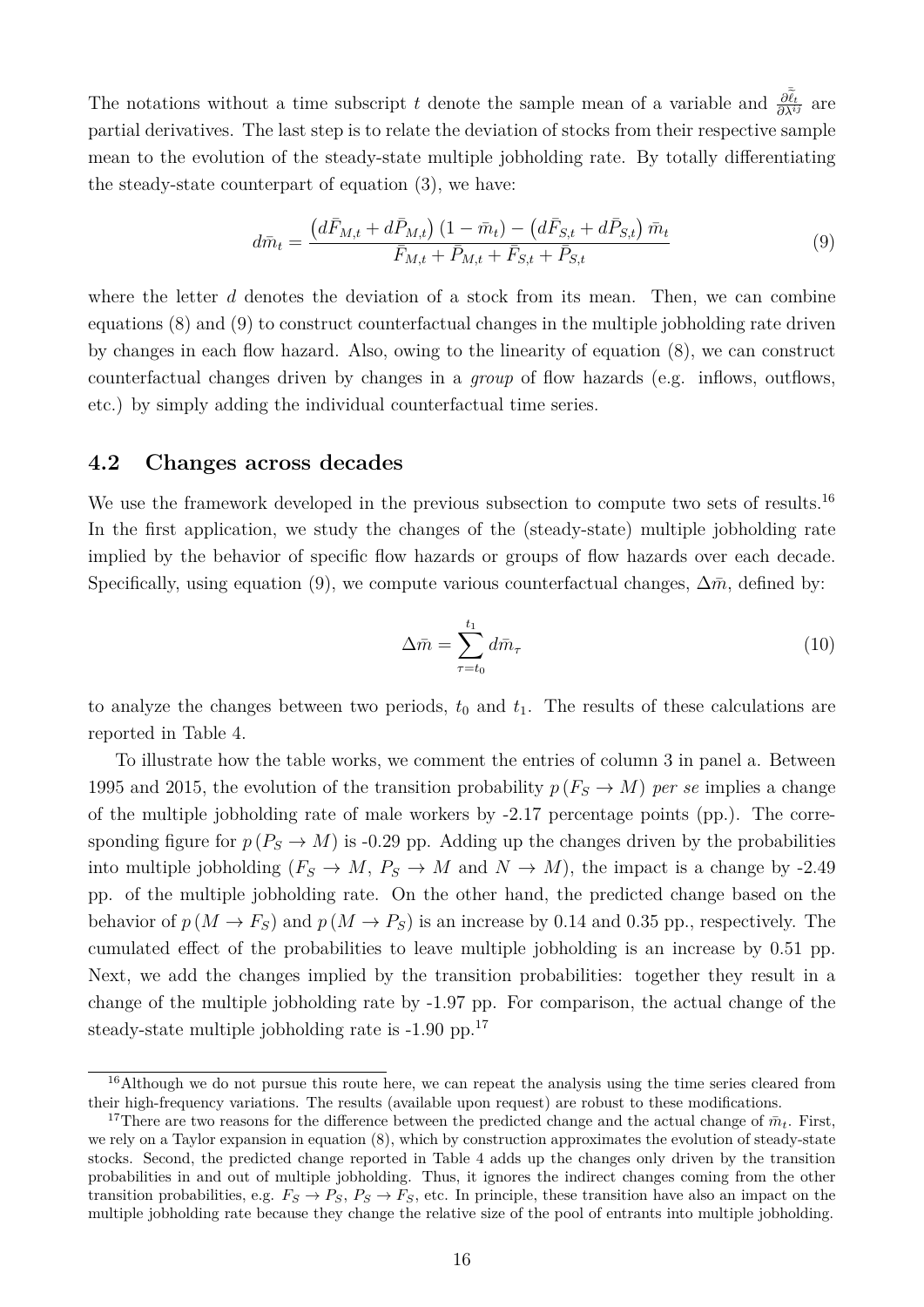<span id="page-18-0"></span>

|                                                    | 1995 to 2005<br>(1) | 2005 to 2015<br>(2) | 1995 to 2015<br>(3) |
|----------------------------------------------------|---------------------|---------------------|---------------------|
| $(a)$ Men                                          |                     |                     |                     |
| $\Delta \bar{m} (F_S \to M)$                       | $-1.23$             | $-0.94$             | $-2.17$             |
| $\Delta \bar{m} (P_S \to M)$                       | $-0.07$             | $-0.22$             | $-0.29$             |
| $\sum_{i \neq M} \Delta \bar{m} (i \rightarrow M)$ | $-1.35$             | $-1.14$             | $-2.49$             |
| $\Delta \bar{m} (F_M \rightarrow S)$               | 0.07                | 0.07                | 0.14                |
| $\Delta \bar{m} (P_M \rightarrow S)$               | $-0.19$             | 0.55                | 0.35                |
| $\sum_{i \neq M} \Delta \bar{m} (M \to j)$         | $-0.13$             | 0.65                | 0.51                |
| Predicted                                          | $-1.48$             | $-0.49$             | $-1.97$             |
| Actual                                             | $-1.46$             | $-0.45$             | $-1.90$             |
| (b) Women                                          |                     |                     |                     |
| $\Delta \bar{m} (F_S \to M)$                       | $-0.29$             | $-0.51$             | $-0.80$             |
| $\Delta \bar{m} (P_S \to M)$                       | $-0.42$             | $-0.23$             | $-0.64$             |
| $\sum_{i \neq M} \Delta \bar{m} (i \to M)$         | $-0.68$             | $-0.82$             | $-1.51$             |
| $\Delta \bar{m} (F_M \rightarrow S)$               | $-0.02$             | 0.30                | 0.27                |
| $\Delta \bar{m} (P_M \rightarrow S)$               | $-0.09$             | 0.21                | 0.12                |
| $\sum_{i \neq M} \Delta \bar{m} (M \to j)$         | $-0.10$             | 0.52                | 0.42                |
| Predicted                                          | $-0.79$             | $-0.30$             | $-1.09$             |
| Actual                                             | $-0.87$             | $-0.30$             | $-1.17$             |

**Table 4:** Counterfactual changes of the multiple jobholding rate

note: The entries in the table are counterfactual changes of the multiple jobholding rate reported in percentage points. See the text of Subsection [4.2](#page-17-1) for details.

#### **Results**

The first remark concerns the fit of the counterfactual time series. As can be seen at the bottom of each panel in Table [4,](#page-18-0) the changes based on the behavior of the inflows and outflows track the evolution of the steady-state multiple jobholding rate well. In addition, they capture the differences in the size of the change between men and women, which we noted in Subsection [2.3,](#page-7-0) as well as its timing. That is, the decrease of the multiple jobholding rate is almost twice larger for male workers, and three quarters of the decline occur during the decade 1995-2005 for both men and women.

Next, we note that the changes driven by the inflows reduce the multiple jobholding rate, whereas those driven by the outflows increase it. This is in line with the discussion from Subsection [3.3.](#page-11-0) Taken in isolation, the fall in the probability to take a second job (Figure [3\)](#page-13-0) among male workers predicts a decrease in multiple jobholding by 2.49 pp. between 1995 and 2015, which is more than 30 percent higher than the actual change (-1.90 pp.). For women, the corresponding figures are -1.51 pp. and -1.17 pp, resulting in an overprediction of the same magnitude (30 percent). The fact that the inflows and outflows yield predicted changes that exceed the actual ones underscores a conclusion of the paper, that the evolution of multiple jobholding masks larger changes in the underlying worker flows. Finally, we observe that this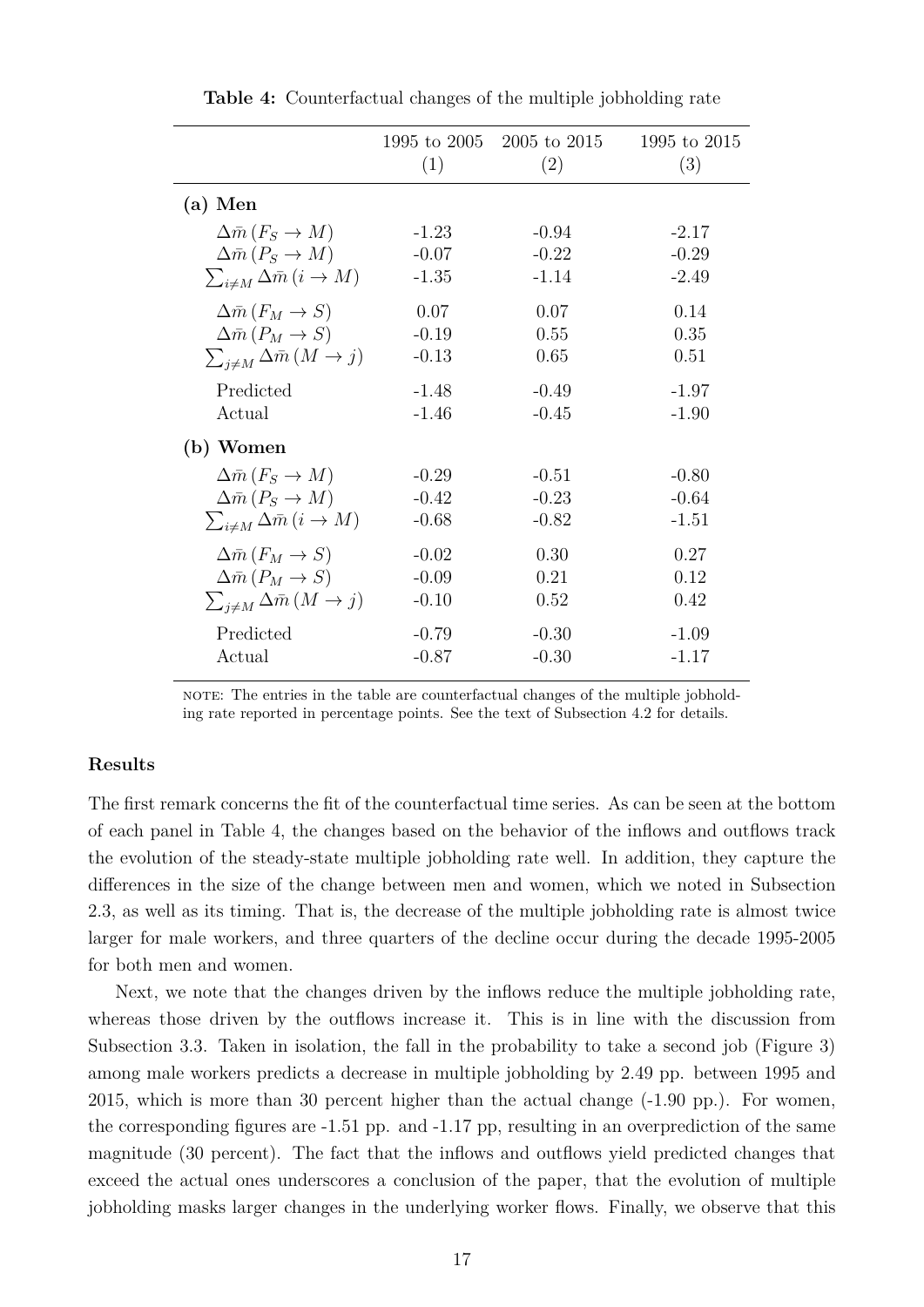conclusion is more relevant for the 2005-2015 decade than for the 1995-2005 decade. Without our measurement framework, it is difficult to notice the difference between these two periods.

Our approach distinguishes between full-time and part-time work when individuals hold either one or several jobs. This is especially relevant to understand the evolution of multiple jobholding among female workers. As can be seen in column 1 of Table [4,](#page-18-0) during the 1995- 2005 decade when their multiple jobholding rate fell by 0.87 pp., transitions from part-time single jobholding *per se* explain a decrease by 0.42 pp. What is perhaps surprising is that part-time work is also of consequence to the evolution of the multiple jobholding rate of male workers, at least during 2005-2015 decade. The fact that transitions from multiple jobholding with a part-time primary job to single jobholding decreased could have led to an increase by 0.55 pp. of their multiple jobholding rate. Thus, without this upward trend, the decrease observed in that period would have been more than twice larger than the actual change (-0.45 pp.). These observations illustrate, again, the usefulness of this measurement framework which reveals changes that may go unnoticed otherwise.

To summarize: (i) for both men and women, the trend is overwhelmingly explained by the dwindling propensity of workers to take on a second job; (ii) the change in transitions in the opposite direction mitigated the decline in multiple jobholding (leading to a 'stock-flow fallacy' during the 2005-2015 decade, when changes in stocks are much lower than the changes implied by the gross flows taken in isolation); (iii) distinguishing between full-time and part-time work helps establish a clear picture of the evolution of multiple jobholding.

#### **4.3 Variance decomposition**

<span id="page-19-0"></span>In order to get a synthetic view of the results, we measure the variance contribution of the different transition probabilities over the sample period. Specifically, in Table [5,](#page-19-0)  $\beta$  ( $i \rightarrow j$ ) shows the contribution (in percent) to the variance of  $d\bar{m}_t$  of the counterfactual multiple jobholding rate driven by changes in transitions from  $i$  to  $j$ .

| Inflows                                  |       | Outflows                                        |        |
|------------------------------------------|-------|-------------------------------------------------|--------|
| (1)                                      |       | (2)                                             |        |
| $\beta(F_S \to M)$                       | 84.4  | $\beta(F_M \to S)$                              | $-8.2$ |
| $\beta(P_S \to M)$                       | 25.5  | $\beta(P_M \to S)$                              | $-3.1$ |
| $\beta(N \rightarrow M)$                 | 2.5   | $\beta(M \to N)$                                | 0.2    |
| $\sum_{i \neq M} \beta(i \rightarrow M)$ | 112.4 | $\sum_{j \neq M} \beta (M \rightarrow j)$ -11.0 |        |

**Table 5:** Variance decomposition of the multiple jobholding rate

NOTE: The entries in column  $1$  (resp.  $2$ ) show the variance contribution in percent of the inflows (resp. outflows) to the evolution of the multiple jobholding rate.

In line with the picture we have been constructing thus far, we see that the inflows are predominant, and that they overexplain (by 12.4 percent) the variance of  $d\bar{m}_t$ . The extra decline in multiple jobholding is offset by the behavior of the outflows, i.e. the fact that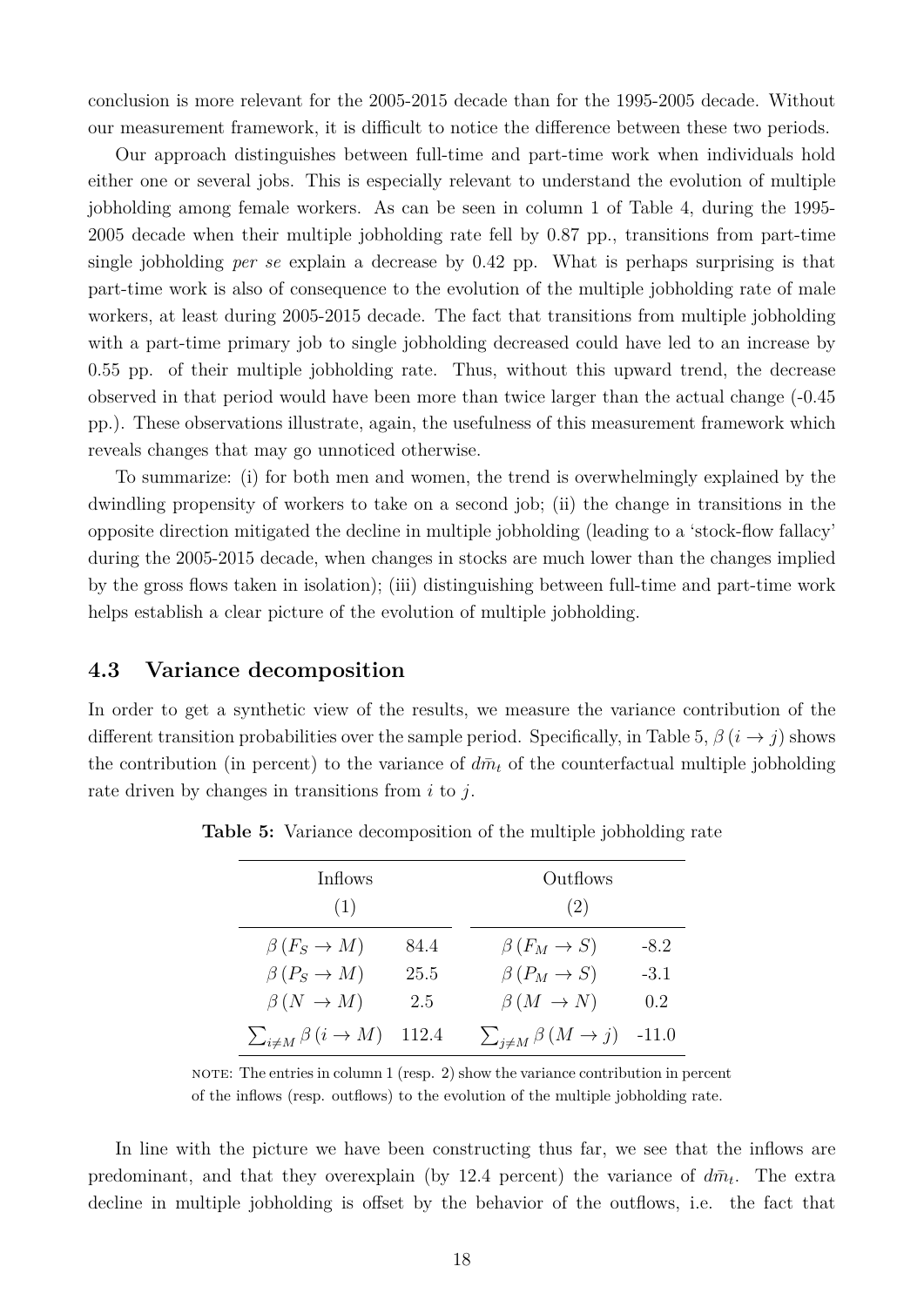multiple jobholding became more persistent during the past decades. Finally, while part-time work is relevant to understand changes in the inflows and outflows (cf. Subsection [4.2\)](#page-17-1), it often implies changes in stocks that cancel each other out. This leaves transitions from holding a single full-time job as the main source of variations in the multiple jobholding rate. To summarize with one number, explaining the behavior of the transition probability  $p(F_S \to M)$ amounts to explaining almost 85 percent of the evolution of multiple jobholding.

# <span id="page-20-0"></span>**5 Discussion and concluding remarks**

There are multiple signs of shifts in the labor supply behaviors of U.S. workers during a recent period.[18](#page--1-0) This section is an attempt to decipher whether these shifts could help understand the decrease in the propensity of single jobholders to take on a second job.

[Barnichon and Figura](#page-22-8) [\[2015\]](#page-22-8) document a decline in 'desire to work' in the U.S. labor market: the fraction of individuals out of the labor force who report that they *want* either a full-time or part-time job has decreased substantially over time. Figures 3 and 5 in their paper shows that the trend was concentrated during the second half of the 1990s. Thus, the timing fits well with the facts analyzed in the previous sections. Meanwhile, they also document that the decline occurs mainly among prime-age females in low-income, non-single households. We find, on the other hand, that the decline in multiple jobholding is stronger for men, and marital status has almost no impact on the trend (see, for instance, panel d in Table [1\)](#page-8-0). These differences are perhaps not sufficient to rule out that a declining 'desire to work more' drives the trend in multiple jobholding. [Barnichon and Figura](#page-22-8) [\[2015\]](#page-22-8) study a type of time-varying heterogeneity among individuals *out of the labor force*. It may well be that this heterogeneity is correlated with a different set of observable characteristics for *employed* individuals.

[Hall](#page-22-11) [\[2016\]](#page-22-11) and [Hall and Petrosky-Nadeau](#page-22-12) [\[2016\]](#page-22-12) show that during the past 15 years, primeage workers in households from the higher half of the income distribution have reduced their propensity to participate in the labor force.<sup>[19](#page--1-0)</sup> It seems that, to some extent, this is inconsistent with the result that declining 'desire to work' is a low-income household phenomenon. Reconciling these observations is not under the scope of this paper. We note, meanwhile, that [Hall and Petrosky-Nadeau](#page-22-12) [\[2016\]](#page-22-12)'s finding dovetails with the fact that multiple jobholding is likely to be a higher-income household phenomenon. At least two features support this idea. First, the propensity to take on second jobs is higher among individuals with higher education and/or who are employed in better-paying occupations. Second, it is common for workers in these occupations to be salaried rather than paid by the hour, which makes multiple jobhold-ing a more likely margin of adjustment to increase earnings.<sup>[20](#page--1-0)</sup> [Kuhn and Lozano](#page-23-13) [\[2008\]](#page-23-13) report

<sup>&</sup>lt;sup>18</sup>Although we emphasize labor supply changes in this section, we do not rule out that labor demand could play a role in driving the trend in multiple jobholding. It is however difficult to relate labor demand to our findings: whether a job is a second job is inherently dependent on the worker. To our knowledge, there exists a (weak) correlation between certain job characteristics and the probability that it serves as a second job. It is not clear how to extrapolate from these characteristics so as to obtain, say, vacancy data on second jobs.

<sup>&</sup>lt;sup>19</sup>There is a strand of research on the reduction of labor force participation among prime-age men over a longer period of time; see [Juhn and Potter](#page-22-14) [\[2006\]](#page-22-14) for a survey of this literature.

 $^{20}$ [Hirsch et al.](#page-22-6) [\[2016a\]](#page-22-6) offer an interesting discussion of this point. They note that, while the literature has paid considerable attention to the 'hours constraint' (e.g., [Shishko and Rostker](#page-24-5) [\[1976\]](#page-24-5), [Krishnan](#page-23-14) [\[1990\]](#page-23-14),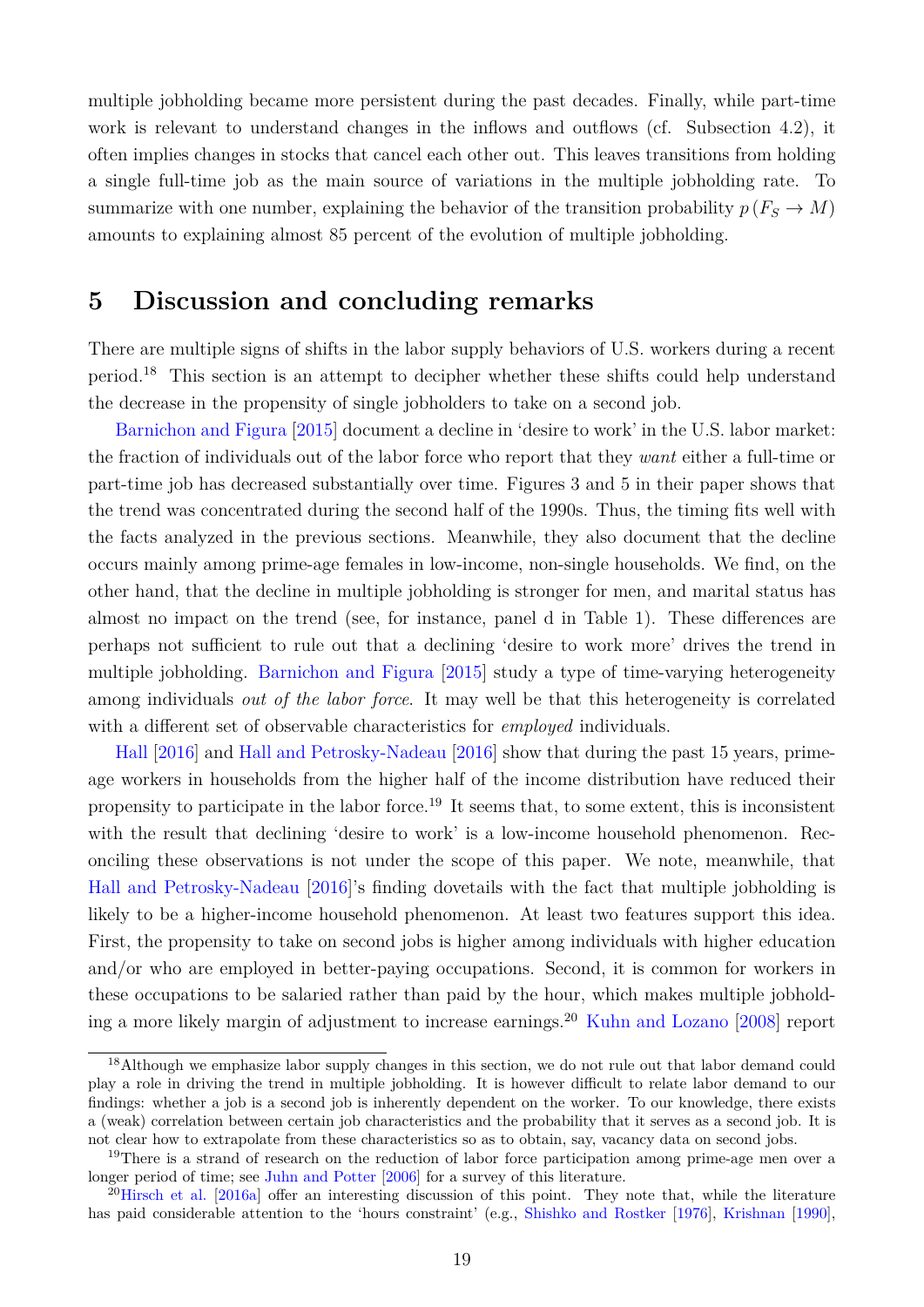another feature that matches these facts well. They document a change in labor supply for salaried workers in jobs where financial bonuses reward hours worked above the contracted minimum. Thus, we think that the decline in the propensity to take on a second job could be another manifestation of those shifts in the labor supply behavior of individuals in high-income households uncovered by [Hall and Petrosky-Nadeau](#page-22-12) [\[2016\]](#page-22-12).

It is well known that, over a period longer than the past 20 years, there has been a shift away from allocating hours to market activities (e.g. [Aguiar and Hurst](#page-21-2) [\[2007\]](#page-21-2), [Ramey and](#page-23-15) [Francis](#page-23-15) [\[2009\]](#page-23-15)). A question for future work is whether the decline of multiple jobholding is part of this secular trend. The evolution of the multiple jobholding rate actually coincides with some changes in hours worked among single jobholders worthy of attention. Specifically, [Lalé](#page-23-9) [\[2015\]](#page-23-9) and [Borowczyk-Martins and Lalé](#page-22-9) [\[2016\]](#page-22-9) find that hours worked in part-time jobs have *increased* over time, and that single jobholders tend to rotate more often between full-time and part-time employment. It is unclear whether this could offset the reduction of time allocated to market work prompted by the decline of multiple jobholding. First, the differences in hours worked between multiple and single jobholders are large. For example, [Hipple](#page-22-15) [\[2010\]](#page-22-15) reports that multiple jobholders work on average 11 more hours per week compared to single jobholders. Second, in addition to hours worked on the job, a second job may entail commute time, set-up costs, etc. which further decrease the amount of time allocated to housework and leisure. The data collected in time-use surveys could help shed light on these questions.

#### **Conclusion**

Single jobholders, especially those with a full-time job, have become less likely to work at a second job. As a result, the multiple jobholding rate in the U.S. labor market has declined substantially during the past two decades. This may be due to changes in the economic and noneconomic reasons that prompt individuals to take second jobs. At the same time, it seems likely that the decline of multiple jobholding is part of a broader trend, visible in the lower labor force participation of prime-age U.S. workers in the last 15 to 20 years. Understanding the shifts in work opportunities and work incentives that drive these phenomena is an important avenue for future research.

# **References**

- <span id="page-21-0"></span>Katharine Abraham, John C Haltiwanger, Kristin Sandusky, and James R Spletzer. Measuring the 'gig' economy. *Mimeo, University of Maryland*, 2015.
- <span id="page-21-2"></span>Mark Aguiar and Erik Hurst. Measuring trends in leisure: The allocation of time over five decades. *Quarterly Journal of Economics*, 122(3):969–1006, 2007.
- <span id="page-21-1"></span>Thomas Amirault. Characteristics of multiple jobholders, 1995. *Monthly Labor Review*, 120(3): 9–15, 1997.

or [Paxson and Sicherman](#page-23-2) [\[1994\]](#page-23-2)), the 'earnings constraint' motive could also be relevant to analyze multiple jobholding. One telling example emphasized by [Hirsch et al.](#page-22-6) [\[2016a\]](#page-22-6) are teachers: they are more likely to face a constraint on earnings rather than hours, and their schedule is usually flexible enough to work a second job.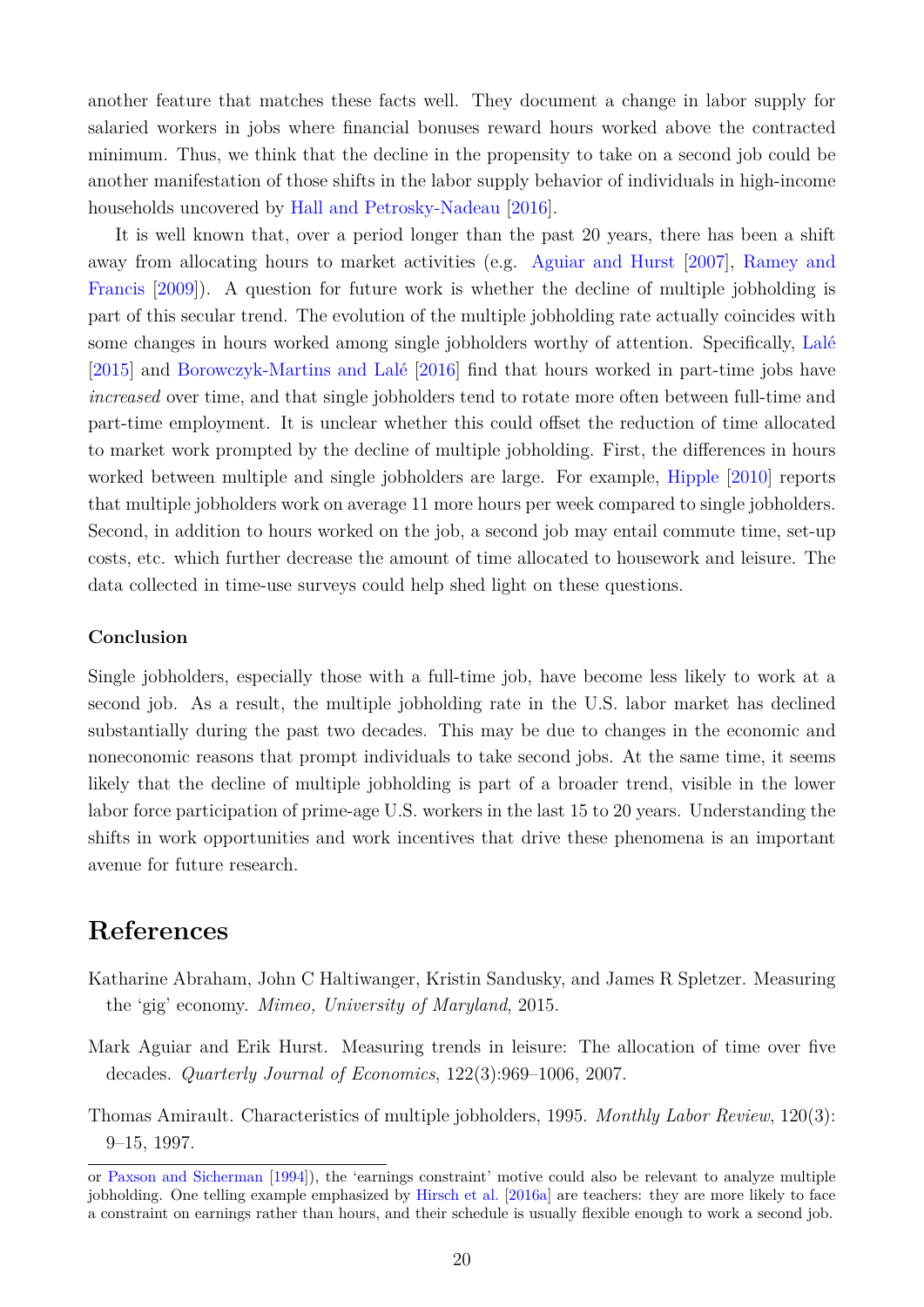- <span id="page-22-5"></span>Catalina Amuedo-Dorantes and Jean Kimmel. Moonlighting over the business cycle. *Economic Inquiry*, 47(4):754–765, 2009.
- <span id="page-22-0"></span>Susan L Averett. Moonlighting: Multiple motives and gender differences. *Applied Economics*, 33(11):1391–1410, 2001.
- <span id="page-22-8"></span>Regis Barnichon and Andrew Figura. Declining desire to work and downward trends in unemployment and participation. *NBER Macroeconomics Annual*, 30:449–494, 2015.
- <span id="page-22-9"></span>Daniel Borowczyk-Martins and Etienne Lalé. The rise of part-time employment. *Sciences Po Discussion paper 2016-04*, April 2016.
- <span id="page-22-13"></span>Sharon R Cohany, Anne E Polivka, and Jennifer M Rothgeb. Revisions in the Current Population Survey effective January 1994. *Employment and Earnings*, 41:13–37, 1994.
- <span id="page-22-2"></span>Michael WL Elsby, Bart Hobijn, and Ayşegül Şahin. On the importance of the participation margin for labor market fluctuations. *Journal of Monetary Economics*, 72:64–82, 2015.
- <span id="page-22-1"></span>Shigeru Fujita and Garey Ramey. The cyclicality of separation and job finding rates. *International Economic Review*, 50(2):415–430, 2009.
- <span id="page-22-3"></span>Leo A Goodman. Statistical methods for the mover-stayer model. *Journal of the American Statistical Association*, 56(296):841–868, 1961.
- <span id="page-22-12"></span>Robert Hall and Nicolas Petrosky-Nadeau. Changes in labor participation and household income. *FRBSF Economic Letter*, 02, 2016.
- <span id="page-22-11"></span>Robert E Hall. The anatomy of stagnation in a modern economy. *Mimeo, Stanford University*, 2016.
- <span id="page-22-15"></span>Steven F Hipple. Multiple jobholding during the 2000s. *Monthly Labor Review*, 133(7):21–32, 2010.
- <span id="page-22-7"></span>Barry T Hirsch and John V Winters. Rotation group bias in measures of multiple job holding. *Economic Letters, Forthcoming*, pages 160–163, 2016.
- <span id="page-22-6"></span>Barry T Hirsch, Muhammad M Husain, and John V Winters. Multiple job holding, local labor markets, and the business cycle. *IZA Journal of Labor Economics*, 5(1):1–29, 2016a.
- <span id="page-22-4"></span>Barry T Hirsch, Muhammad M Husain, and John V Winters. The puzzling fixity of multiple job holding across regions and labor markets. *IZA Discussion paper 9631*, January 2016b.
- <span id="page-22-14"></span>Chinhui Juhn and Simon Potter. Changes in labor force participation in the United States. *Journal of Economic Perspectives*, 20(3):27–46, 2006.
- <span id="page-22-10"></span>Hyman B Kaitz. Analyzing the length of spells of unemployment. *Monthly Labor Review*, 93  $(11):11-20, 1970.$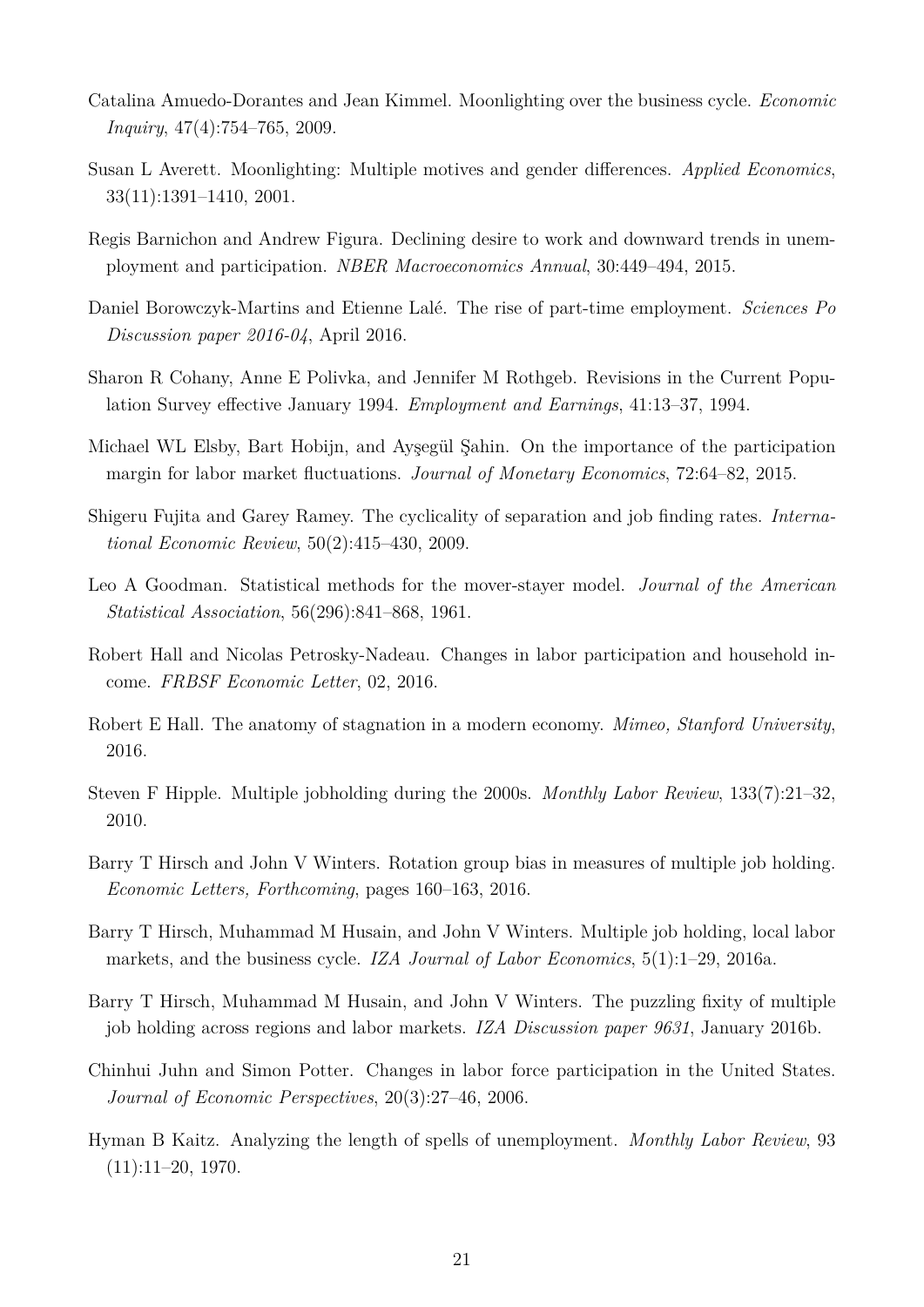- <span id="page-23-8"></span>Lawrence F Katz and Alan B Krueger. The rise and nature of alternative work arrangements in the United States, 1995-2015. *NBER Working Paper 22667*, 2016.
- <span id="page-23-5"></span>Jean Kimmel and Lisa M Powell. Moonlighting trends and related policy issues in Canada and the United States. *Canadian Public Policy*, 25(2):207–231, 1999.
- <span id="page-23-1"></span>Jean Kimmel and Karen Smith Conway. Who moonlights and why? Evidence from the SIPP. *Industrial Relations: A Journal of Economy and Society*, 40(1):89–120, 2001.
- <span id="page-23-14"></span>Pramila Krishnan. The economics of moonlighting: A double self-selection model. *Review of Economics and Statistics*, 72(2):361–67, 1990.
- <span id="page-23-10"></span>Alan Krueger, Alexandre Mas, and Xiaotong Niu. The evolution of rotation group bias: Will the real unemployment rate please stand up? *Review of Economics and Statistics, Forthcoming*, 2016.
- <span id="page-23-13"></span>Peter Kuhn and Fernando Lozano. The expanding workweek? Understanding trends in long work hours among US men, 1979-2006. *Journal of Labor Economics*, 26(2):311–343, 2008.
- <span id="page-23-9"></span>Etienne Lalé. Multiple jobholding over the past two decades. *Monthly Labor Review*, 138, 2015.
- <span id="page-23-6"></span>Jennifer L Martel. Reasons for working multiple jobs. *Monthly Labor Review*, 123(10):42–43, 2000.
- <span id="page-23-3"></span>Maite Martinez-Granado. Testing labour supply and hours constraints. *Labour Economics*, 12 (3):321–343, 2005.
- <span id="page-23-4"></span>Georgios A Panos, Konstantinos Pouliakas, and Alexandros Zangelidis. Multiple job holding, skill diversification, and mobility. *Industrial Relations: A Journal of Economy and Society*, 53(2):223–272, 2014.
- <span id="page-23-2"></span>Christina H Paxson and Nachum Sicherman. The dynamics of dual-job holding and job mobility. *Journal of Labor Economics*, 14(3):357–393, 1994.
- <span id="page-23-12"></span>George L Perry. Unemployment flows in the US labor market. *Brookings Papers on Economic Activity*, 3(2):245–292, 1972.
- <span id="page-23-0"></span>Thomas J Plewes and John F Stinson Jr. The measurement and significance of multiple jobholding in the United States. *Statistical Journal of the United Nations Economic Commission for Europe*, 8(1):57–67, 1991.
- <span id="page-23-11"></span>James M. Poterba and Lawrence H Summers. Reporting errors and labor market dynamics. *Econometrica*, 54(6):1319–38, 1986.
- <span id="page-23-15"></span>Valerie A Ramey and Neville Francis. A century of work and leisure. *American Economic Journal: Macroeconomics*, 1(2):189–224, 2009.
- <span id="page-23-7"></span>Robert Shimer. Reassessing the ins and outs of unemployment. *Review of Economic Dynamics*, 15(2):127–148, 2012.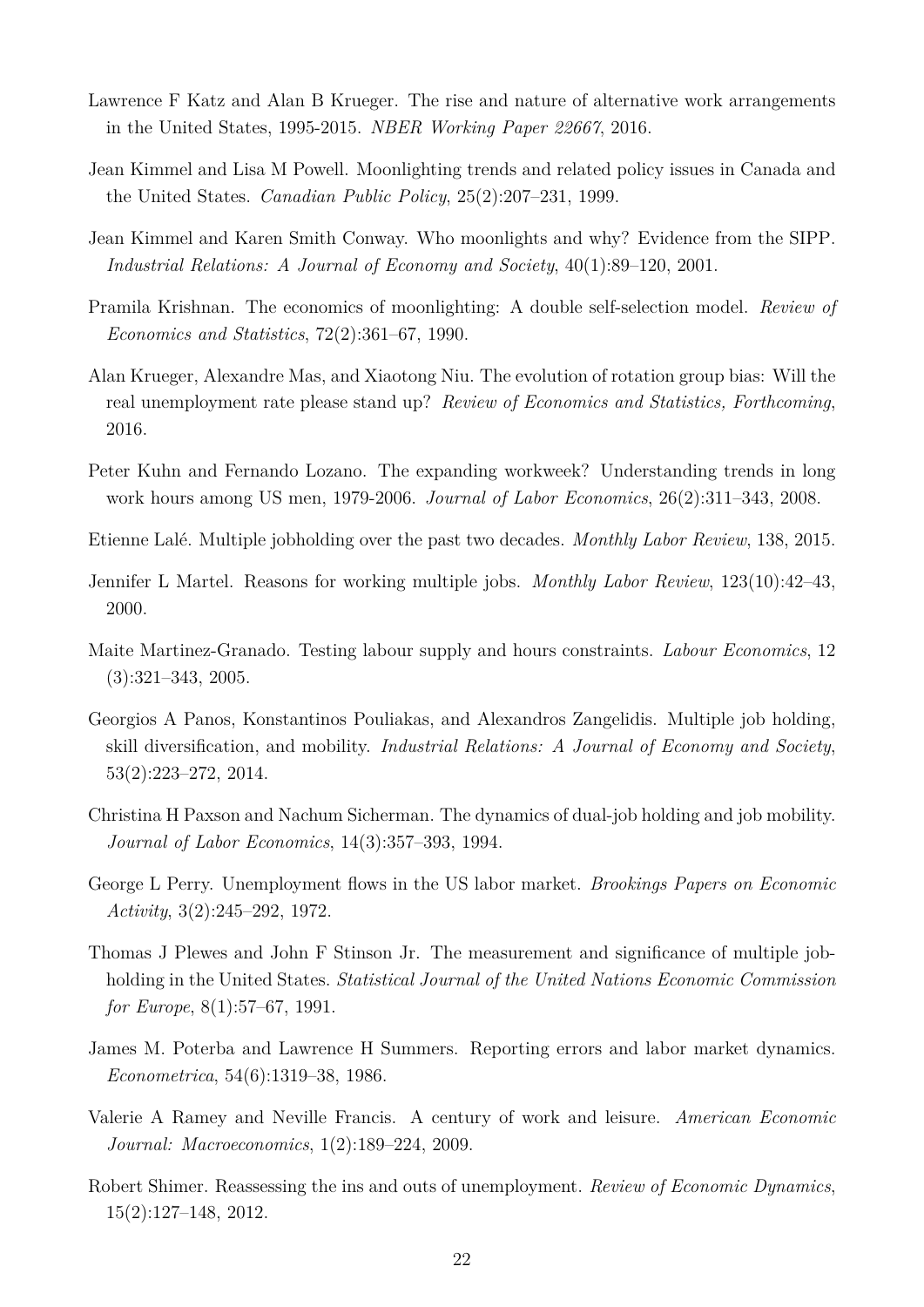- <span id="page-24-5"></span>Robert Shishko and Bernard Rostker. The economics of multiple job holding. *American Economic Review*, 66(3):298–308, 1976.
- <span id="page-24-2"></span>Milena Simic and Sachin Sethi. People with second jobs. *Labour Market Trends*, 110:239–247, 2002.
- <span id="page-24-0"></span>Alexandra B Stanczyk, Julia R Henly, and Susan J Lambert. Enough time for housework? Low-wage work and desired housework time adjustments. *Journal of Marriage and Family*, (forthcoming), 2016.
- <span id="page-24-4"></span>John F Stinson Jr. Multiple jobholding up sharply in the 1980s. *Monthly Labor Review*, 113 (7):3–10, 1990.
- <span id="page-24-1"></span>Deborah Sussman. Moonlighting: A growing way of life. *Perspectives on Labour and Income*, 10(2):24, 1998.
- <span id="page-24-3"></span>Nellie L Zhao. Search and multiple jobholding. *Mimeo, Cornell University*, 2016.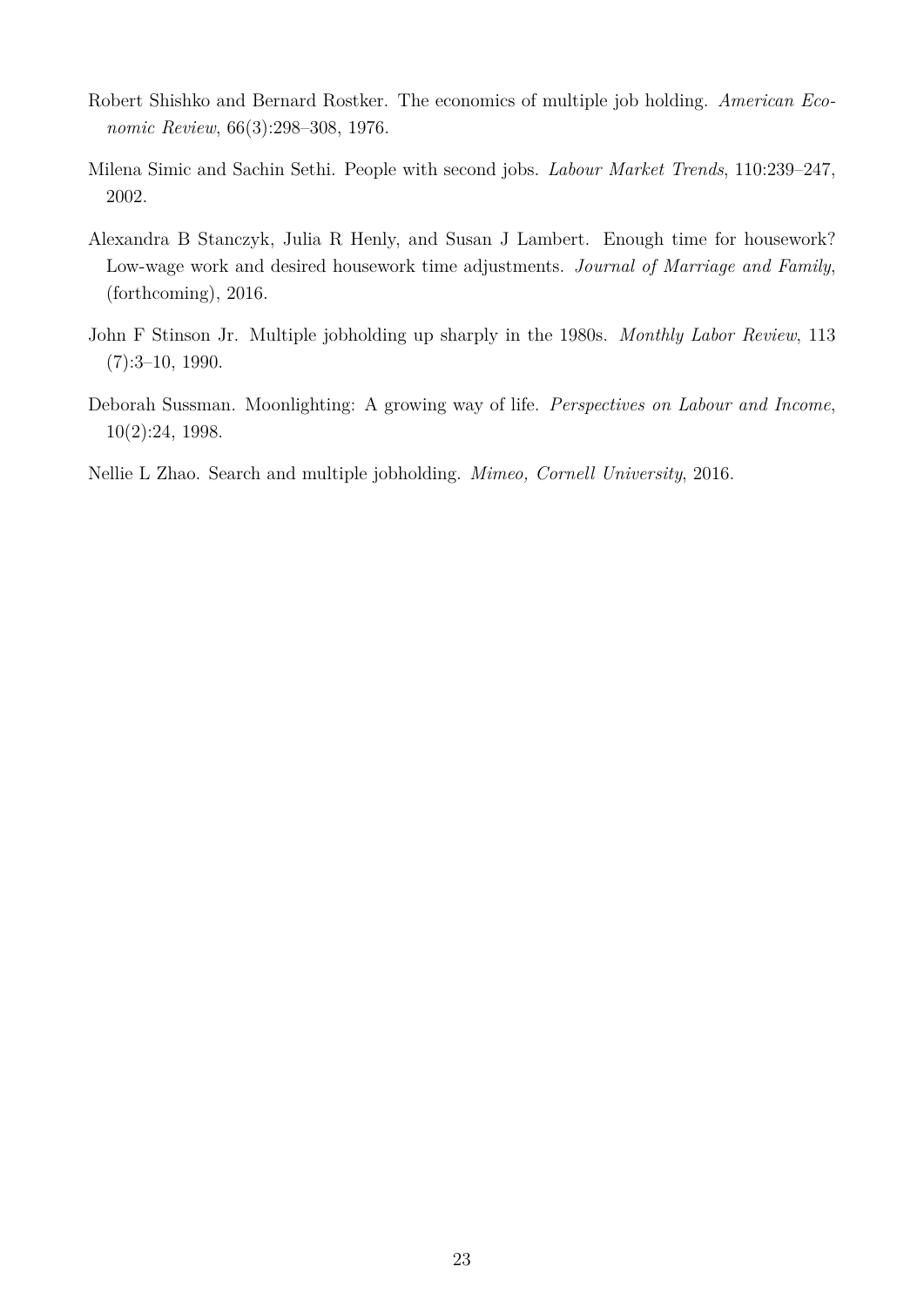# **Supplementary material (for online publication)**

# <span id="page-25-0"></span>**A Correction procedures**

Our time series of stocks and gross worker flows are subject to several adjustments. First, we remove potential outliers, both additive and transitory, and we filter out systematic seasonal variations using the Census Bureau's X-13ARIMA-SEATS program. Using the filtered time series, we divide the gross flow of workers from state i to state j at time t by the stock of worker in state i at time  $t-1$  to obtain the time-t transition probability  $p(i \rightarrow j)$ . Then we adjust the set of these transition probabilities to account for margin error and time aggregation.

#### **Margin error**

The goal of margin-error adjustments is to address the discrepancy between the stocks and the gross flows. The stocks are computed using cross-sectional data 'only'; the gross flows, on the other hand, require longitudinal linking, and therefore their measurement suffers from sample attrition, imperfect matching, etc. The margin-error adjustment below reconciles the predicted changes in stocks with the actual changes calculated using cross-sectional data.

The starting point of the analysis is the Markov chain structure that underlies our approach in Section [3.](#page-9-0) For convenience, we repeat equation [\(2\)](#page-10-1) here:

$$
\ell_t = \mathbf{X}_t \ell_{t-1}.\tag{11}
$$

In this equation,  $\ell_t$  is a vector of the stocks in each of the states of the Markov chain, and  $X_t$ is a stochastic matrix. We follow [Elsby et al.](#page-22-2) [\[2015\]](#page-22-2) and rewrite the dynamics of changes in stocks in the following way:

<span id="page-25-1"></span>
$$
\Delta \ell_t = S_{t-1} p_t. \tag{12}
$$

 $p_t$  is a column vector containing all time-t  $p(i \to j)$  such that  $i \neq j$ , and  $S_{t-1}$  is a conformable matrix of stocks in the previous period. Of course, we only observe (compute) the unadjusted transition probabilities, which we denote as  $\hat{\mathbf{p}}_t$ . In equation [\(12\)](#page-25-1) on the other hand,  $\mathbf{p}_t$  denotes stock-consistent transition probabilities. We recover  $p_t$  by minimizing the weighted sum of squares of margin-error adjustments under the constraint of equation [\(12\)](#page-25-1), i.e. we solve:

$$
\min\left(\boldsymbol{p}_t-\widehat{\boldsymbol{p}}_t\right)^{\prime}\boldsymbol{W}_t^{-1}\left(\boldsymbol{p}_t-\widehat{\boldsymbol{p}}_t\right) \text{ s.t. } \Delta \boldsymbol{\ell}_t = \boldsymbol{S}_{t-1}\boldsymbol{p}_t. \tag{13}
$$

In this minimization problem,  $W_t$  is a weighing matrix proportional to the covariance matrix of  $\hat{\mathbf{p}}_t$  (see [Elsby et al.](#page-22-2) [\[2015\]](#page-22-2) for details). The solution of this minimization problem,  $\mathbf{p}_t$ , is a function of  $\hat{\mathbf{p}}_t$ ,  $\mathbf{S}_{t-1}$  and  $\Delta \mathbf{\ell}_t$  which we already have in hand. We comment on the effects of margin-error adjustments in Appendix [B.1](#page-26-0) below.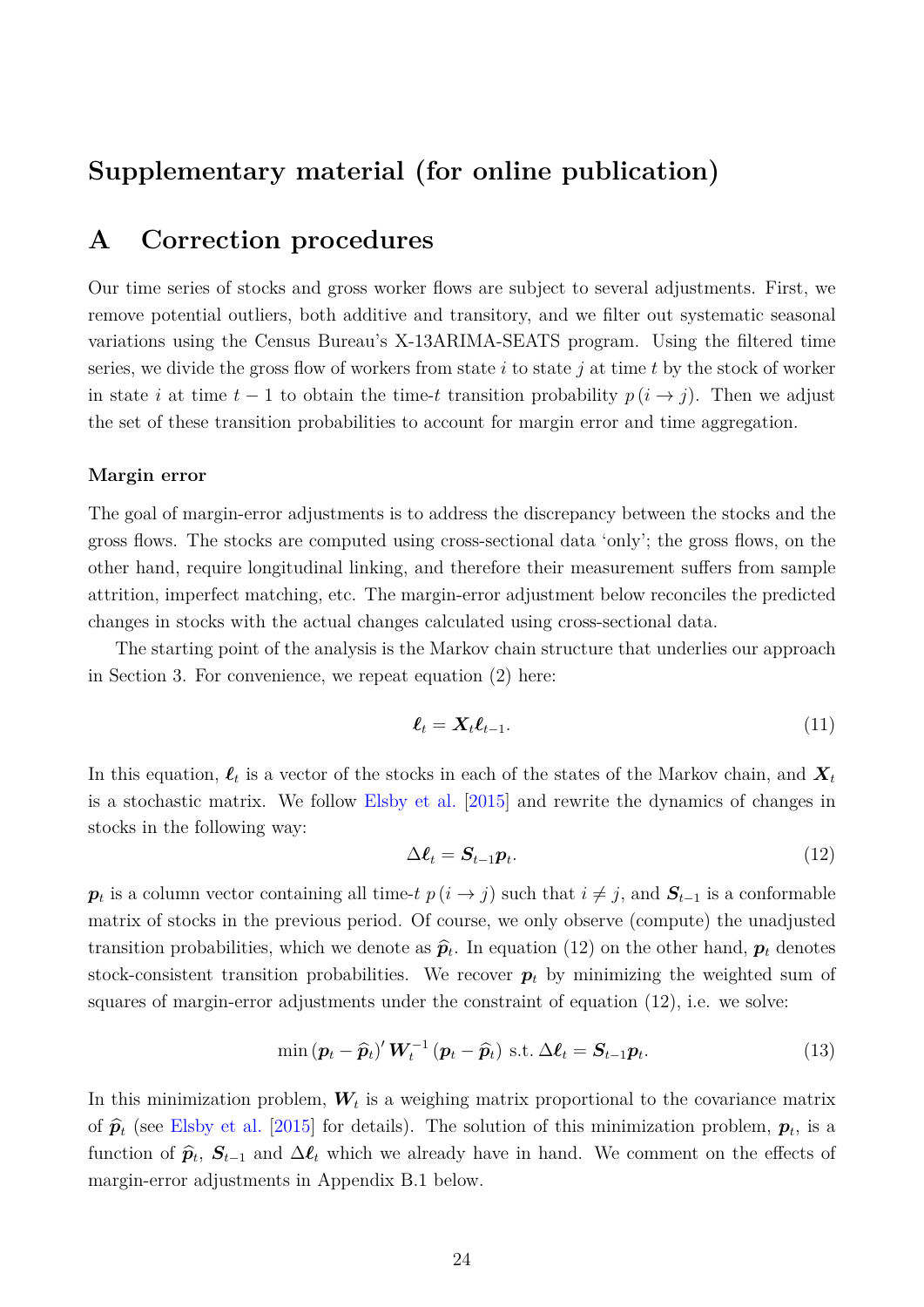#### **Time-aggregation bias**

The idea behind the adjustment for time-aggregation bias is explained in Subsection [3.2.](#page-10-2) Our adjustment procedure is based on the continuous-time correction developed by [Shimer](#page-23-7) [\[2012\]](#page-23-7). We describe it here briefly for completeness.

To maintain consistency with the notations of Section [4,](#page-15-0) denote by  $H_t$  the continuous-time analog of  $\bm{X}_{t}.$  It is known that if the eigenvalues of  $\bm{H}_{t}$  are all distinct, then  $\bm{H}_{t}$  can be written as:  $H_t = V_t C_t V_t^{-1}$ , where  $C_t$  is a diagonal matrix of eigenvalues and  $V_t$  is the matrix of associated eigenvectors. Furthermore, one can show that  $\boldsymbol{X}_t$  can be decomposed as:  $\boldsymbol{X}_t = \boldsymbol{V}_t \boldsymbol{D}_t \boldsymbol{V}_t^{-1}$ , where  $D_t$  is a diagonal matrix whose elements are the exponentiated eigenvalues in  $C_t$ , and that this relationship is unique if the eigenvalues of  $D_t$  are, in addition to distinct, real and nonnegative. These relationships can be used to obtain time series of estimates of the adjusted hazard rates  $\lambda_t^{ij}$  $t<sub>t</sub><sup>i</sup>$ . In every period t, we compute the eigenvalues of the discrete transition matrix  $\mathbf{X}_t$  and check whether they are all distinct, real and nonnegative. We then take their natural logarithm to obtain the eigenvalues of the continuous-time analogue  $H_t$ . Finally, we compute  $\lambda_t^{i,j}$ <sup>*i,j*</sup>, and use the relationship:  $p_t(i \to j) = 1 - e^{-\lambda_t^{ij}}$  to obtain a series of time-aggregation adjusted transition probabilities.

### **B Additional results**

This appendix contains additional information on the role of margin error [\(B.1\)](#page-26-0), rotation bias [\(B.2\)](#page-27-0), and more detailed results for some subgroups of the population [\(B.3\)](#page-30-0).

#### <span id="page-26-0"></span>**B.1 Margin-error adjustment**

Our adjustment procedures are applied *consecutively* to the data. In Subsection [3.2,](#page-10-2) we described the role of the last adjustment, i.e. the correction of time-aggregation bias. Table [B1](#page-27-1) compares it to the role of the adjustment immediately before, namely the margin-error correction.

By looking at columns 3 and 6 of Table [B1,](#page-27-1) we see that the adjustments of the inflows implied by time aggregation tend to be larger than those coming from margin error. This is true especially for the transition probability from part-time single jobholding  $(P<sub>S</sub>)$  to multiple jobholding  $(M)$ : it increases by 16.9 percent after the first adjustment and by 34.8 percent after the second one. That said, the magnitude of the margin-error correction is not too far off compared to the time-aggregation correction. For transitions in the opposite direction, margin error actually plays a comparable or even larger role than time aggregation. For instance, these adjustments lead to changes by respectively -13.3 percent and 3.51 percent of the transition probability from multiple jobholding with a full-time primary job  $(F_M)$  to single jobholding  $(S)$ . This is noteworthy because the impact of margin error on the *levels* of transition probabilities is usually much lower than the adjustments implied by time-aggregation bias (see, e.g., [Shimer](#page-23-7) [\[2012\]](#page-23-7) and [Elsby et al.](#page-22-2) [\[2015\]](#page-22-2)).

For completeness, we report the relative change in the main transition probability from the data not adjusted for either margin error or time aggregation (column 1) and the final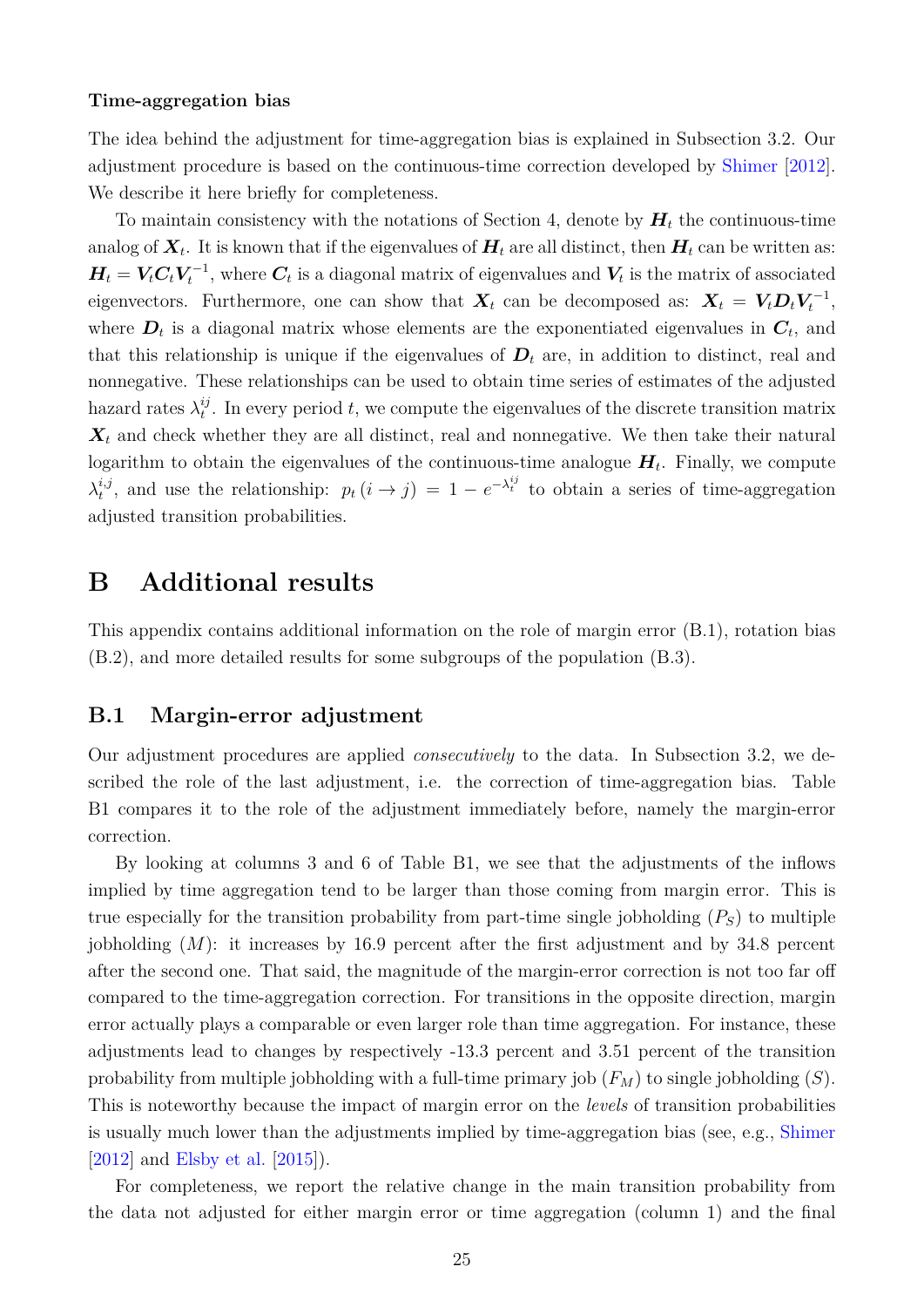|              |                                    | Margin error |         | Time aggregation |                  |         |
|--------------|------------------------------------|--------------|---------|------------------|------------------|---------|
|              | $\wedge$<br>Adjusted<br>Unadjusted |              |         | Unadjusted       | Adjusted         | ∧       |
|              | (1)                                | (2)          | (3)     | $\left(4\right)$ | $\left(5\right)$ | (6)     |
| (a) Inflows  |                                    |              |         |                  |                  |         |
| $F_S \to M$  | 1.31                               | 1.57         | 0.26    | 1.57             | 1.87             | 0.30    |
| $P_S \to M$  | 2.29                               | 2.68         | 0.39    | 2.68             | 3.61             | 0.93    |
| $N \to M$    | 0.19                               | 0.24         | 0.04    | 0.24             | 0.16             | $-0.08$ |
| (b) Outflows |                                    |              |         |                  |                  |         |
| $F_M \to S$  | 33.3                               | 28.9         | $-4.41$ | 28.9             | 29.9             | 1.01    |
| $P_M \to S$  | 33.1                               | 29.9         | $-3.21$ | 29.9             | 34.1             | 4.25    |
| $M \to N$    | 4.19                               | 3.72         | $-0.48$ | 3.72             | 2.37             | $-1.34$ |

<span id="page-27-1"></span>**Table B1:** Role of the adjustments addressing margin error and time-aggregation bias

note: Columns 1, 2, 4, 5 of the table display the average of transition probabilities. Column 3 (resp. 6) reports the difference between the unadjusted and adjusted figures displayed in columns 1 and 2 (resp. 4 and 5) of the table. By definition, the adjusted data in column 2 is referred to as 'unadjusted data' in column 4. The entries of the table are in percentage points.

data (column 5): on average,  $p(F_S \to M)$  increases by 43.0 percent,  $p(P_S \to M)$  increases by 57.6 percent,  $p(F_M \to S)$  decreases by 10.2 percent and  $p(P_M \to S)$  increases by 3.15 percent. Thus, the changes are especially large for the inflows. Finally, there is a feature that is not visible in Table [B1:](#page-27-1) in the unadjusted data, the transition probability from multiple jobholding with a full-time primary job  $(F_M)$  to single jobholding  $(S)$  increases between 1995 and 2015, which is unlike in the adjusted data (cf. Figure [4\)](#page-14-0). These findings reinforce a conclusion of the paper, that previous estimates of the transition probabilities (e.g. [Lalé](#page-23-9)  $[2015]$ ) give an incomplete picture of the evolution of multiple jobholding.

### <span id="page-27-0"></span>**B.2 Rotation group bias**

[Hirsch and Winters](#page-22-7) [\[2016\]](#page-22-7) report a significant 'rotation bias' in the CPS data on multiple jobholding. Recall from Subsection [2.1](#page-6-1) that there are two rounds of four monthly interviews in the CPS survey. [Hirsch and Winters](#page-22-7) [\[2016\]](#page-22-7) document that the multiple jobholding rate is higher in the first rotation group of each of these survey rounds, which are usually referred to as the 'month in sample 1' (MIS1) and 'month in sample 5' (MIS5) rotation groups. The authors' assessment is that CPS respondents are more engaged with the survey during MIS 1 and 5 than during the subsequent months, and that the quality of their responses is higher also because the interviews are often conducted in person during MIS 1 and 5.

Figures [B1](#page-28-0) and [B2](#page-29-0) display, respectively, the main transition probabilities measured within different samples. The solid line denotes the baseline: the flow data include linked CPS respondents from any of non-outgoing rotation groups. The dashed line denotes data which use only respondents from the pooled MIS1 and MIS5 samples. The dashed-dotted line is based on an even smaller sample, namely the MIS1 sample.

Rotation group bias undeniably affects the estimates of transition probabilities into multiple jobholding. Indeed, in Figure [B1,](#page-28-0) we see that the levels of the transition probabilities are sys-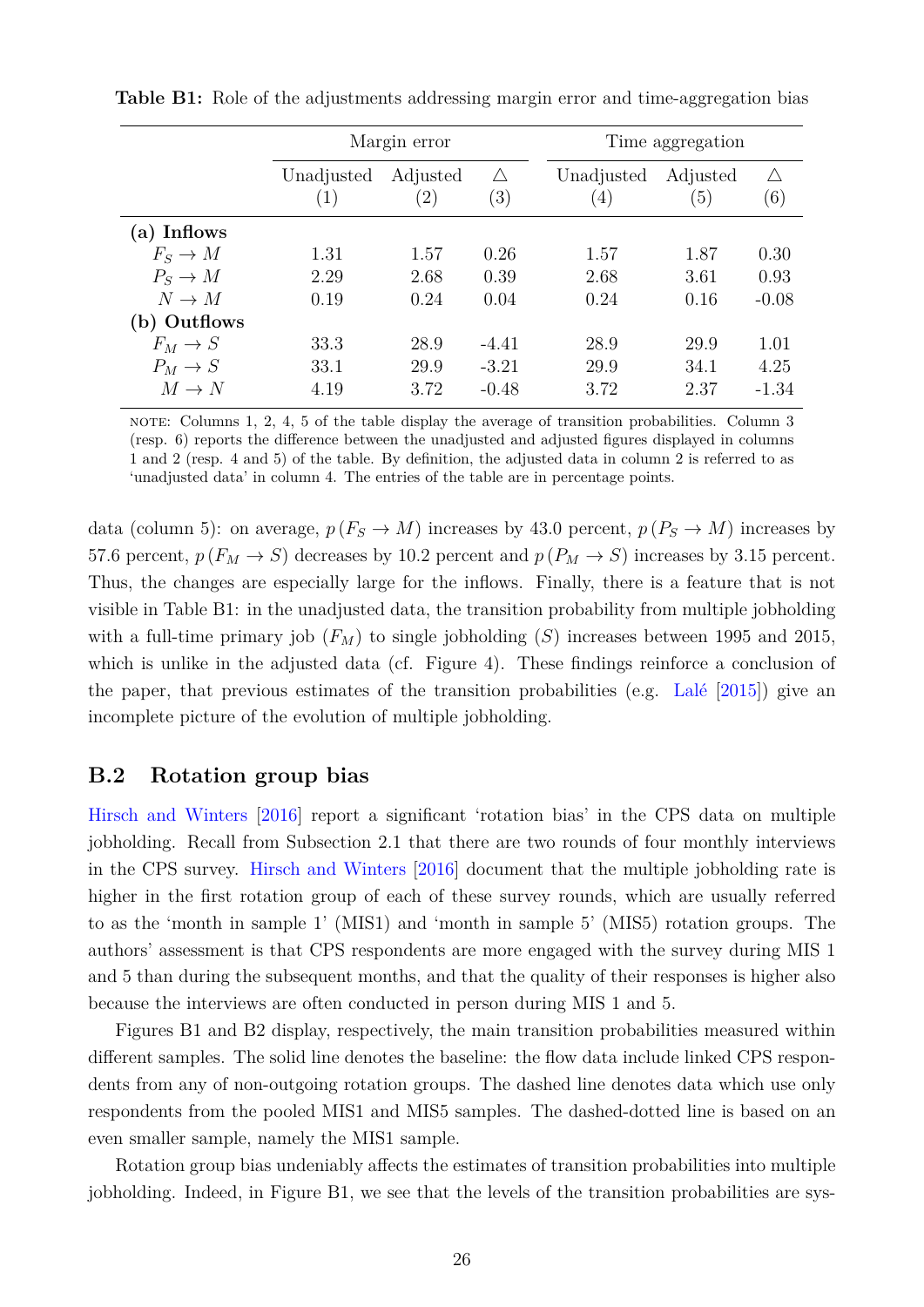<span id="page-28-0"></span>

Figure B1: Monthly transition probabilities into multiple jobholding note: MA-smoothed time series cleared from seasonal variations, margin error and timeaggregation bias. Gray-shaded areas indicate NBER recession periods.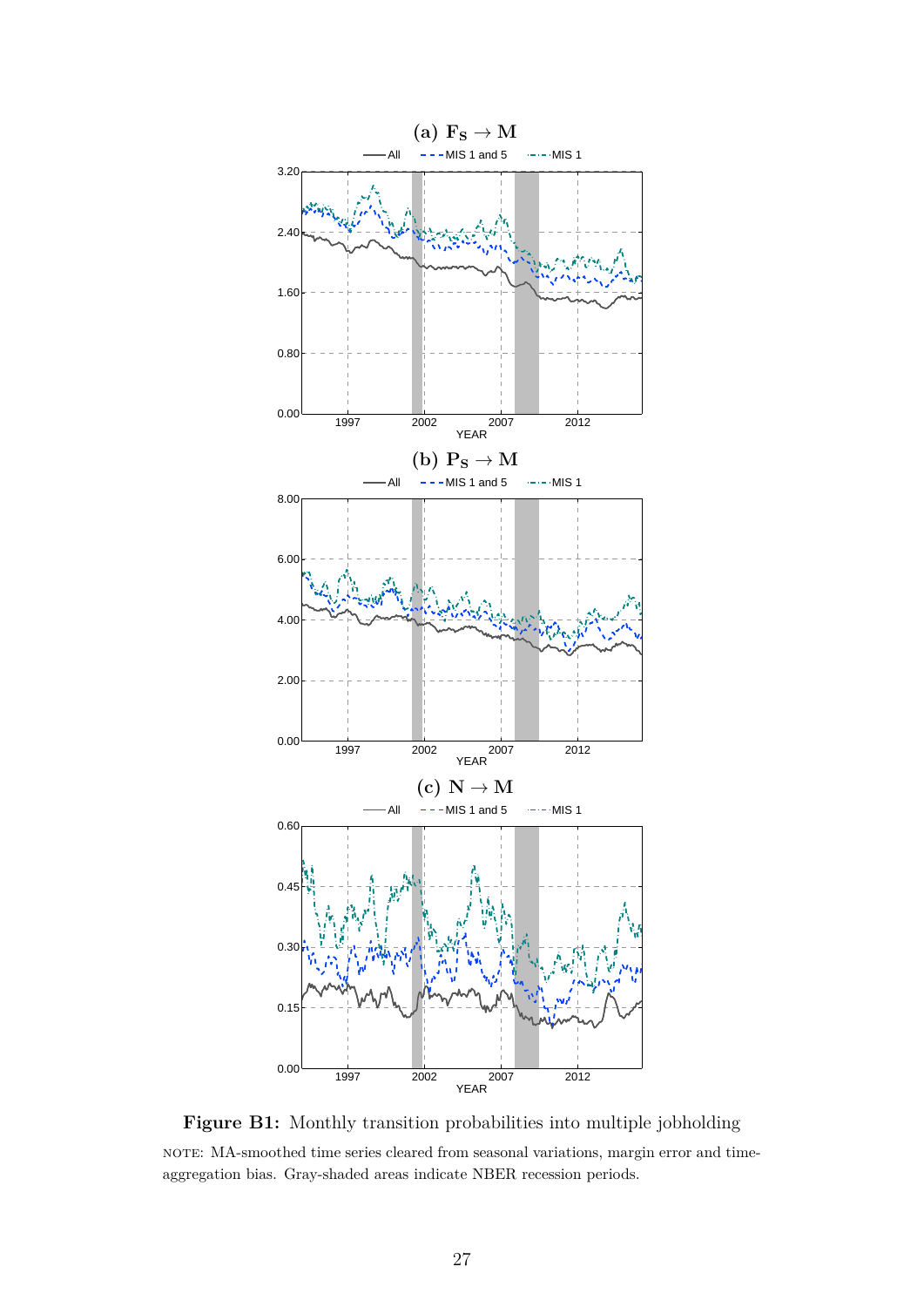<span id="page-29-0"></span>

**Figure B2:** Monthly transition probabilities out of multiple jobholding note: MA-smoothed time series cleared from seasonal variations, margin error and timeaggregation bias. Gray-shaded areas indicate NBER recession periods.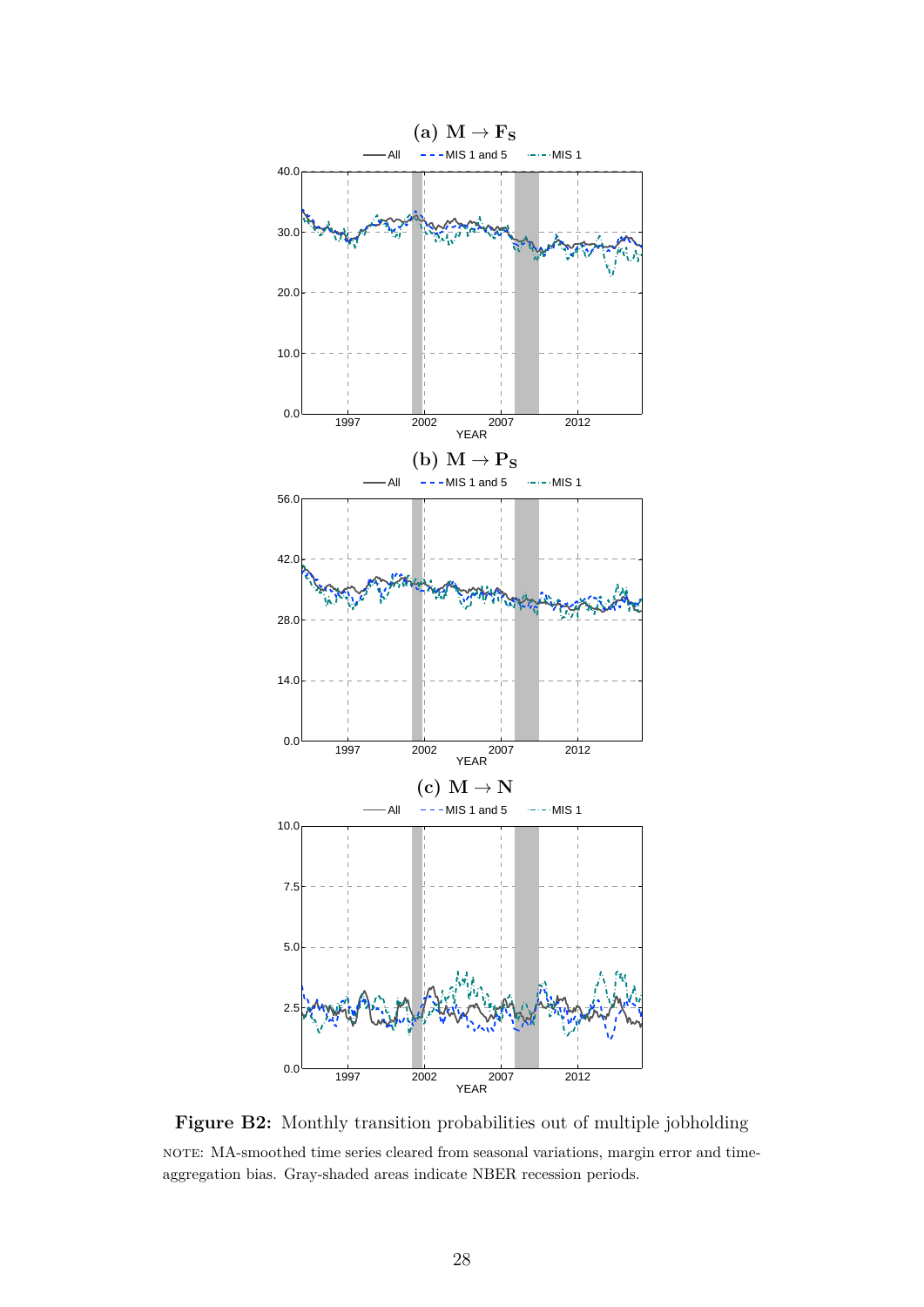tematically higher in the MIS1 and MIS5 samples. This is not unexpected: if CPS respondents underreport second jobs during the subsequent rounds of interview, then it becomes less likely to observe a transition into multiple jobholding in these data. For reasons we cannot fathom, on the other hand rotation group bias has no impact on the probabilities to leave multiple jobholding reported in Figure [B2.](#page-29-0) Finally, it is clear in Figures [B1](#page-28-0) and [B2](#page-29-0) that the transition probabilities are less precisely estimated when we use these smaller samples.

To check the robustness of the results, we repeat the variance decomposition exercise with data from the MIS1 and MIS5 samples. The reason we do not use the MIS1 sample alone is that our focus is on the long-run evolution of multiple jobholding; as just discussed, in the MIS1 sample there is large amount of short-run variability that is irrelevant for our purpose.

| Inflows                                  |      | Outflows                      |        |
|------------------------------------------|------|-------------------------------|--------|
| (1)                                      |      | (2)                           |        |
| $\beta(F_S \to M)$                       | 72.3 | $\beta(F_M \to S)$            | 6.8    |
| $\beta(P_S \to M)$                       | 21.5 | $\beta(P_M \to S)$            | $-4.5$ |
| $\beta(N \rightarrow M)$                 | 2.5  | $\beta(M \to N)$              | 0.5    |
| $\sum_{i \neq M} \beta(i \rightarrow M)$ | 96.4 | $\sum_{j\neq M}\beta(M\to j)$ | 2.8    |

<span id="page-30-1"></span>**Table B2:** Variance decomposition of the multiple jobholding rate: MIS 1 and 5 samples

NOTE: The entries in column  $1$  (resp.  $2$ ) show the variance contribution in percent of the inflows (resp. outflows) to the evolution of the multiple jobholding rate.

Table [B2](#page-30-1) reports the results. In line with the discussion of Section [4,](#page-15-0) we find that the inflows remain the predominant force that shapes the evolution of multiple jobholding. In particular, the variance contribution of transitions from holding a single full-time job are still very large, at 72.3 percent. One difference with Section [4](#page-15-0) is that the so-called 'stock-flow fallacy' is less severe: the inflows do not overpredict changes in the multiple jobholding rate. Finally, the fit of the variance decomposition remains high: the sum of the  $\beta$  coefficients shows that its explains 99.2 percent of the variations. We conclude that the results are robust to rotation group bias.

#### <span id="page-30-0"></span>**B.3 Subgroup results**

Figures [B3](#page-31-0) and [B4](#page-32-0) compare the baseline transition probabilities (solid lines) among male workers with the estimates for some subgroups of this population (dashed lines). The corresponding plots for female workers are provided in Figures [B5](#page-33-0) and [B6.](#page-34-0) These figures allow to gauge the sensitivity of the trends to various sample restrictions. We think that, in addition, the subgroups that we select are interesting in their own rights because of differences in their multiple jobholding rate (details follow). Since our empirical protocol delivers accurate estimates of the transition probabilities, it is worth applying it to construct data for these subgroups.

The leftmost graphs in Figures [B3](#page-31-0) to [B6](#page-34-0) report the transition probabilities for prime-age workers (i.e. individuals aged 25 to 54). The multiple jobholding rate is actually similar across young, prime-age and older workers (cf. Table [1\)](#page-8-0). Meanwhile, the decrease in multiple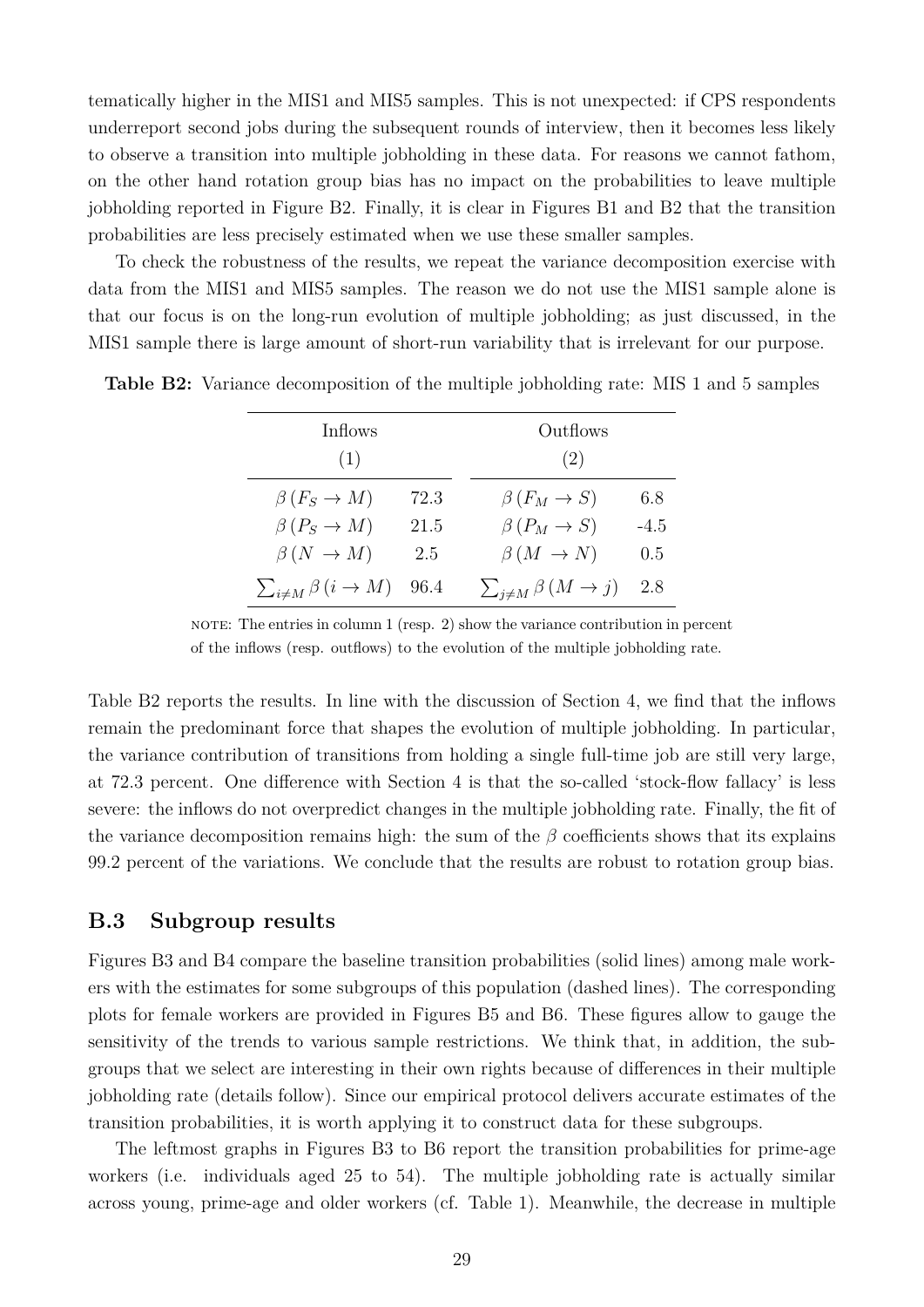<span id="page-31-0"></span>

**Figure B3:** Monthly transition probabilities into multiple jobholding: Men note: MA-smoothed time series cleared from seasonal variations, margin error and timeaggregation bias. Gray-shaded areas indicate NBER recession periods.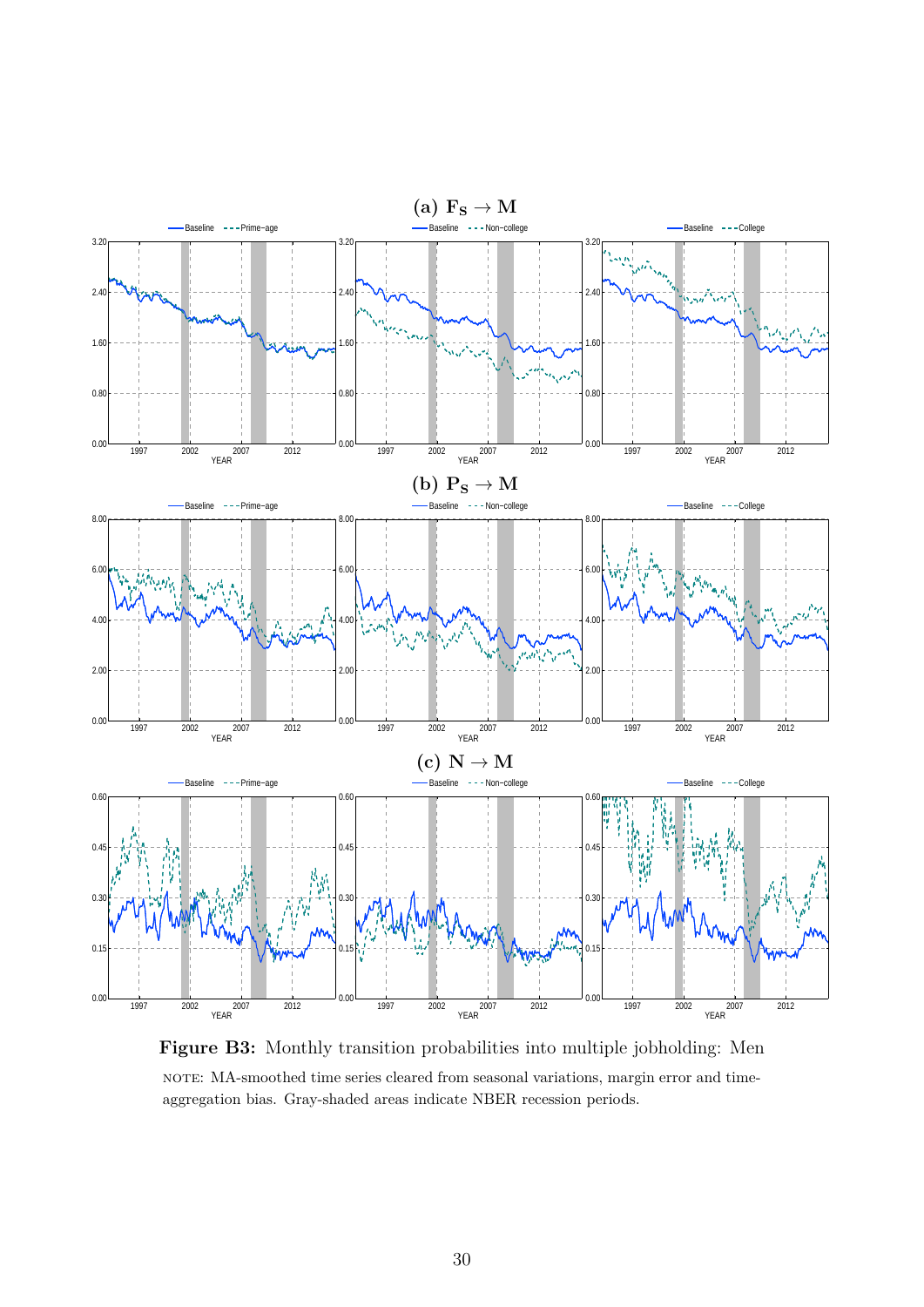<span id="page-32-0"></span>

**Figure B4:** Monthly transition probabilities out of multiple jobholding: Men NOTE: MA-smoothed time series cleared from seasonal variations, margin error and timeaggregation bias. Gray-shaded areas indicate NBER recession periods.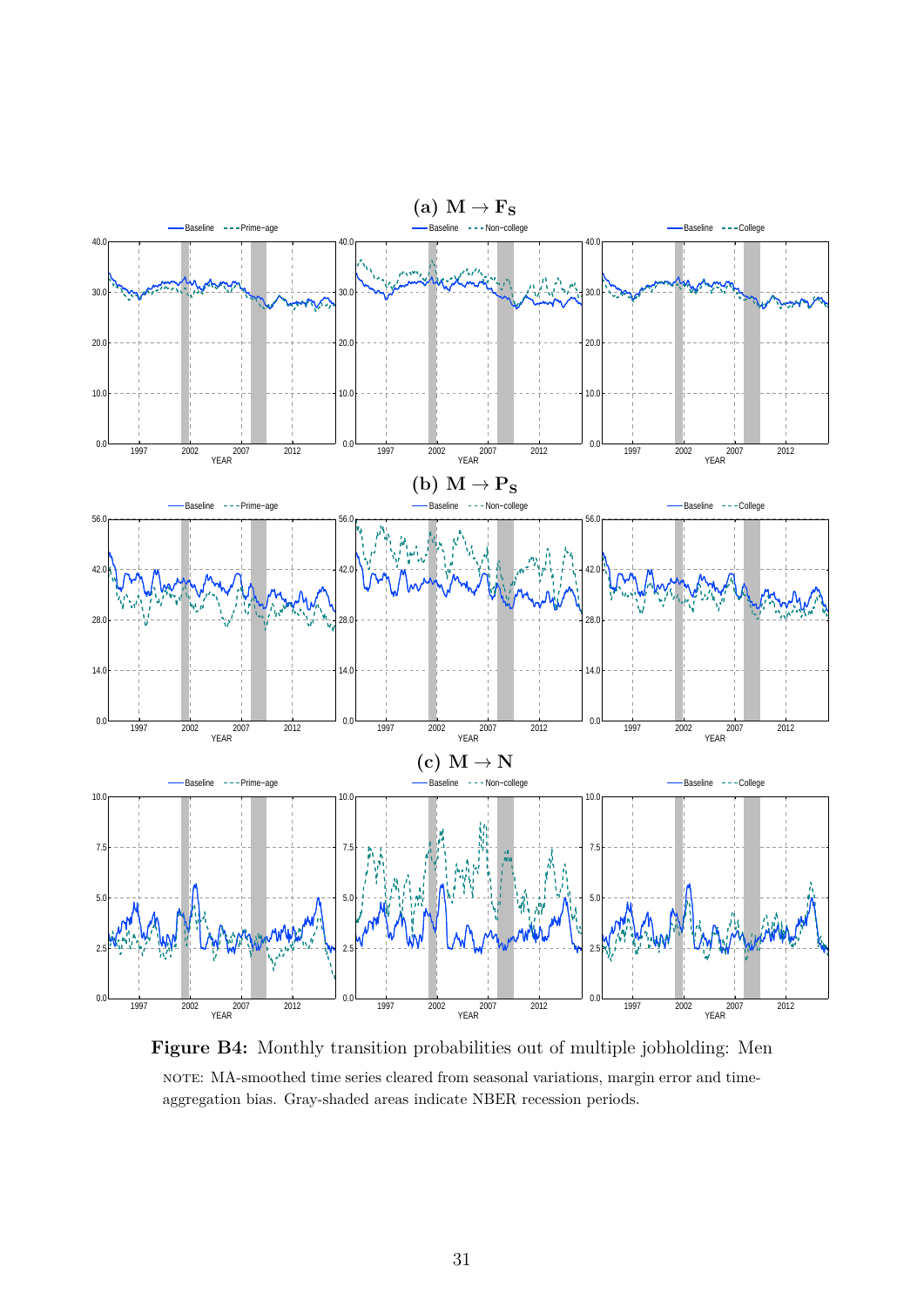<span id="page-33-0"></span>

**Figure B5:** Monthly transition probabilities into multiple jobholding: Women NOTE: MA-smoothed time series cleared from seasonal variations, margin error and timeaggregation bias. Gray-shaded areas indicate NBER recession periods.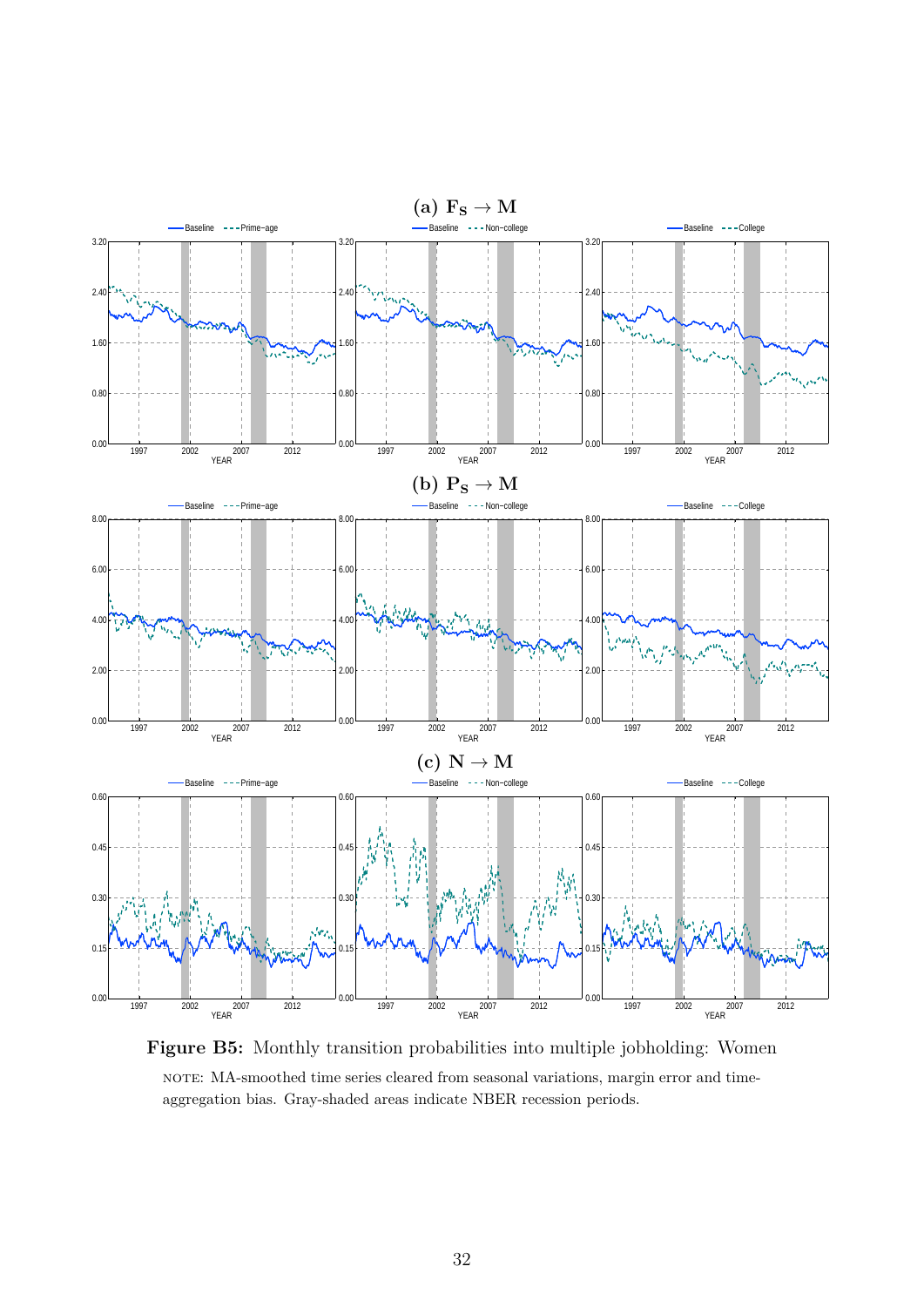<span id="page-34-0"></span>

**Figure B6:** Monthly transition probabilities out of multiple jobholding: Women NOTE: MA-smoothed time series cleared from seasonal variations, margin error and timeaggregation bias. Gray-shaded areas indicate NBER recession periods.